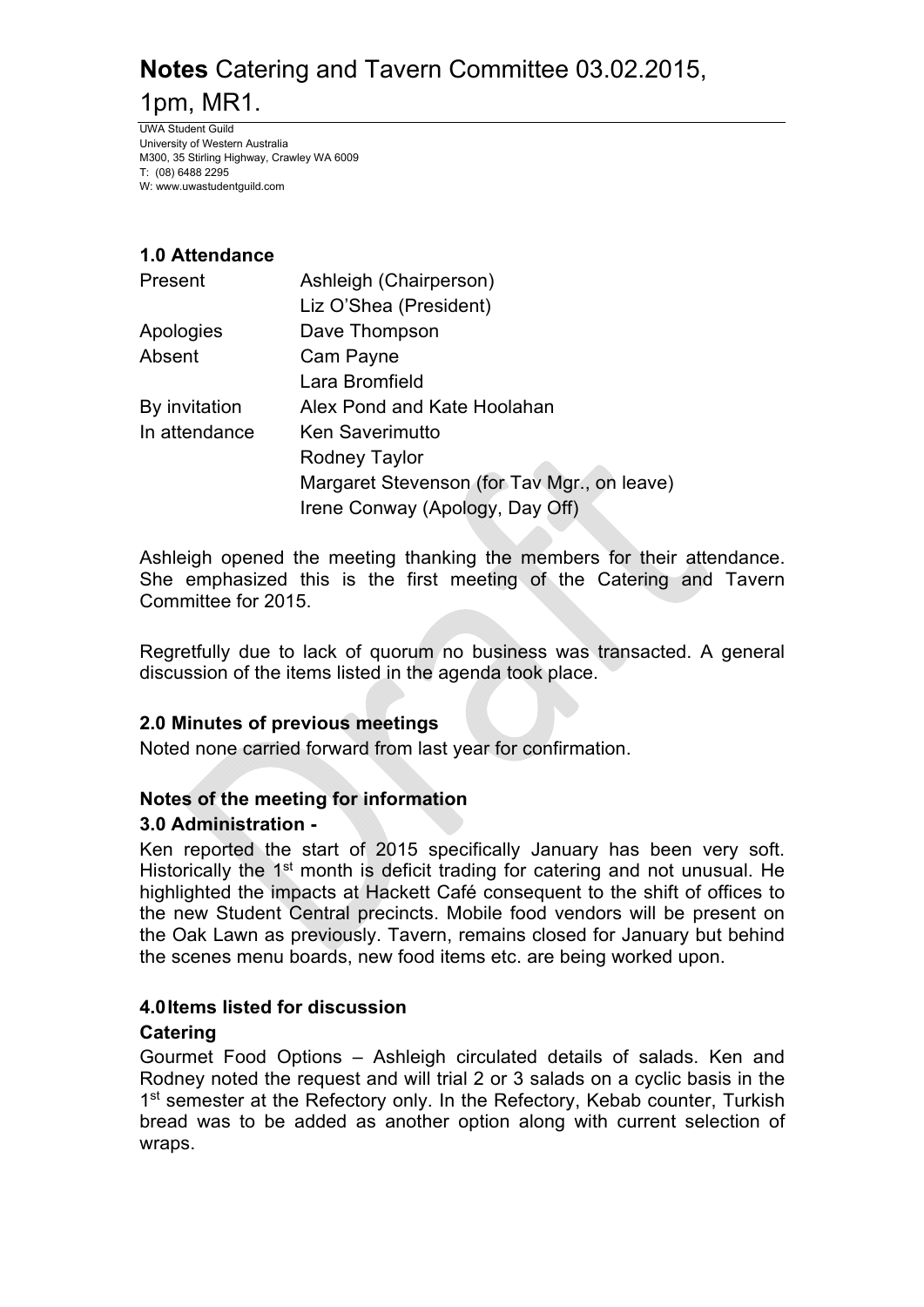UWA Student Guild University of Western Australia M300, 35 Stirling Highway, Crawley WA 6009 T: (08) 6488 2295 W: www.uwastudentguild.com

#### **Tavern**

Food – Ashleigh requested we add Chicken Parmigiana into the Tavern food menu.

Additionally explore the possibility adding on different types and varieties of chips, example cheesy chips, chilli chips etc. Gluten free options off the Tavern food menu. There is a possibility of servicing this requirement. The chance of cross contamination is very high due to many wheat based products handled at the same counter and preparation areas.

Sausage rolls were another item proposed for inclusion.

EFTPOS – Ken explained the Tavern tills will be exactly like the outlets and the option of EFT payment will commence in the Tavern. There will be no cash out options and the previous cash out scheme will not be available.

#### **5.0 Other Business or Matters**

Alex circulated basic details on the Guild website regarding catering and tavern. The details are still work in progress. Likewise she updated the members on the proposed tavern works. She also circulated some option on the furniture. Removal of the black fence, replace furniture, cleaning of the roof, pressure washing of the floor when rid of current furniture etc. Further the drawing and plans were with Cale Black.

### **6.0 Date of Next Meeting**

To be announced and circulated by Ashleigh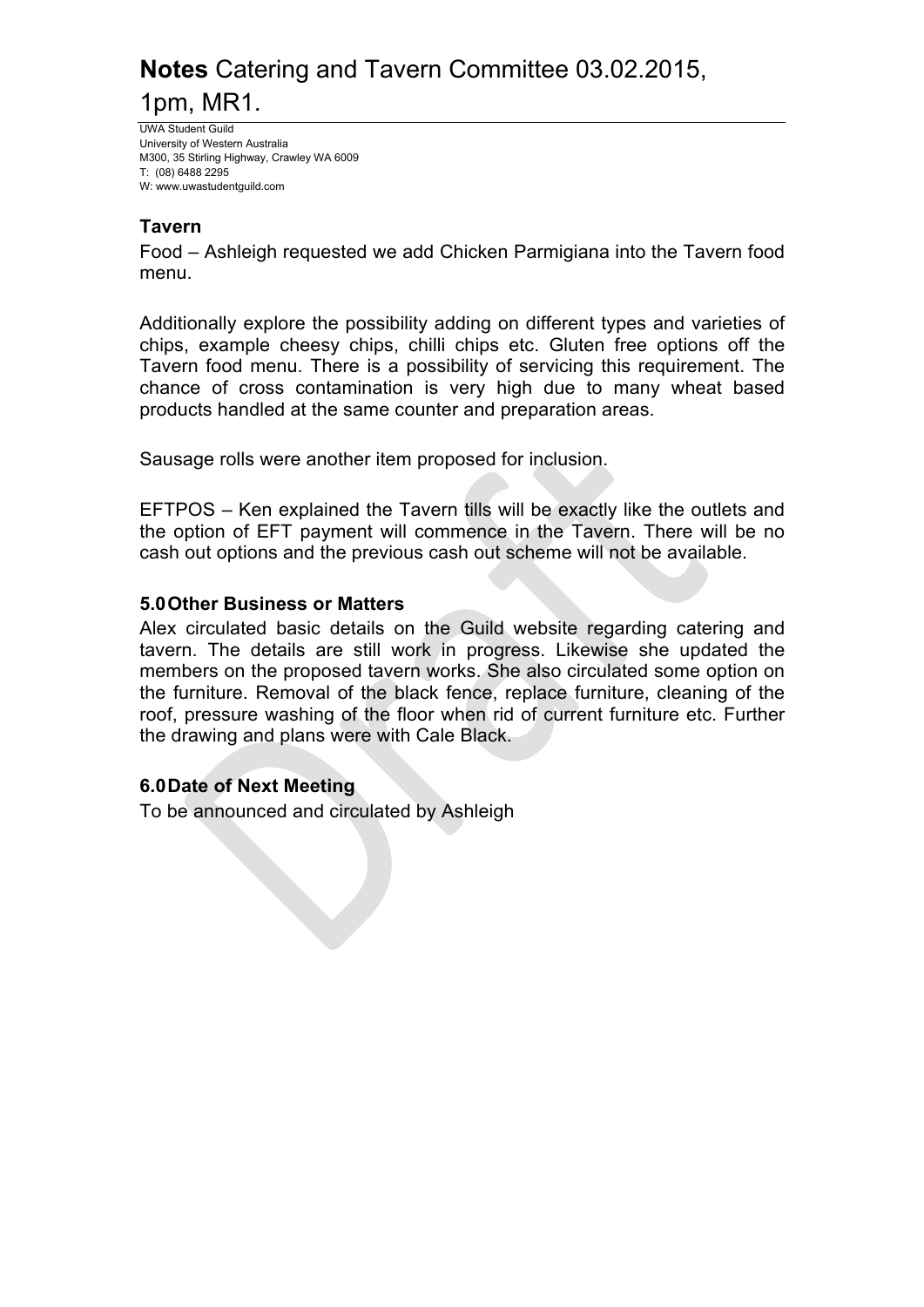UWA Student Guild University of Western Australia M300, 35 Stirling Highway, Crawley WA 6009 T: (08) 6488 2295 W: www.uwastudentguild.com

## **1.0 Attendance**

| Present       | Ashleigh Kotula (AK) (Chairperson)          |
|---------------|---------------------------------------------|
|               | Dave Thompson (DT)                          |
|               | Lara Bromfield<br>(LB)                      |
| Apologies     | Liz O'Shea (LO'S) (President)               |
|               | Cam Payne (CP)                              |
|               | Margaret Stevenson (for Tav Mgr., on leave) |
| In attendance | <b>Ken Saverimutto</b>                      |
|               | <b>Rodney Taylor</b>                        |
|               | <b>Irene Conway</b>                         |
|               |                                             |

Ashleigh opened the meeting thanking the members for their attendance. She informed the meeting Cam Payne may attend and was on his way.

### **2.0 Minutes of previous meetings**

None to ratify as the last meeting did not achieve quorum and the proceedings were taken down as "notes"

## **3.0 Administration –**

Ashleigh mentioned as per the regs the Council will call for nomination for 3 members to the Tavern and Catering Committee at its next meeting.

Historically the  $1<sup>st</sup>$  2 months is deficit trading for catering and tavern and it is not unusual. He mentioned trading has been soft and even after the 1<sup>st</sup> week of semester student numbers appeared lower than previous years. Mobile food vendors will be present on the Oak Lawn as previously. Tavern remained closed except for one day of trading for the accounting month of February (month ended on 22<sup>nd</sup> Feb). Apparently due to this date issue and start up for the new semester there could be some stock-take cut-off issues. Tavern was carrying the sick leave costs of Gary Morris who will be on leave for a considerable period of time. Overall the feel is catering and tavern are well placed for 2015.

### **4.0 Items listed for discussion**

### **Catering**

In the Refectory, Kebab counter, Turkish bread was to be added as another option along with current selection of wraps. There has been some misunderstanding and simultaneously there is a request to modify the product as well as add some extras such as Greek Salad, chips within the kebab etc. The catering staff has an appointment to discuss these matters with the person who has raised the suggestions.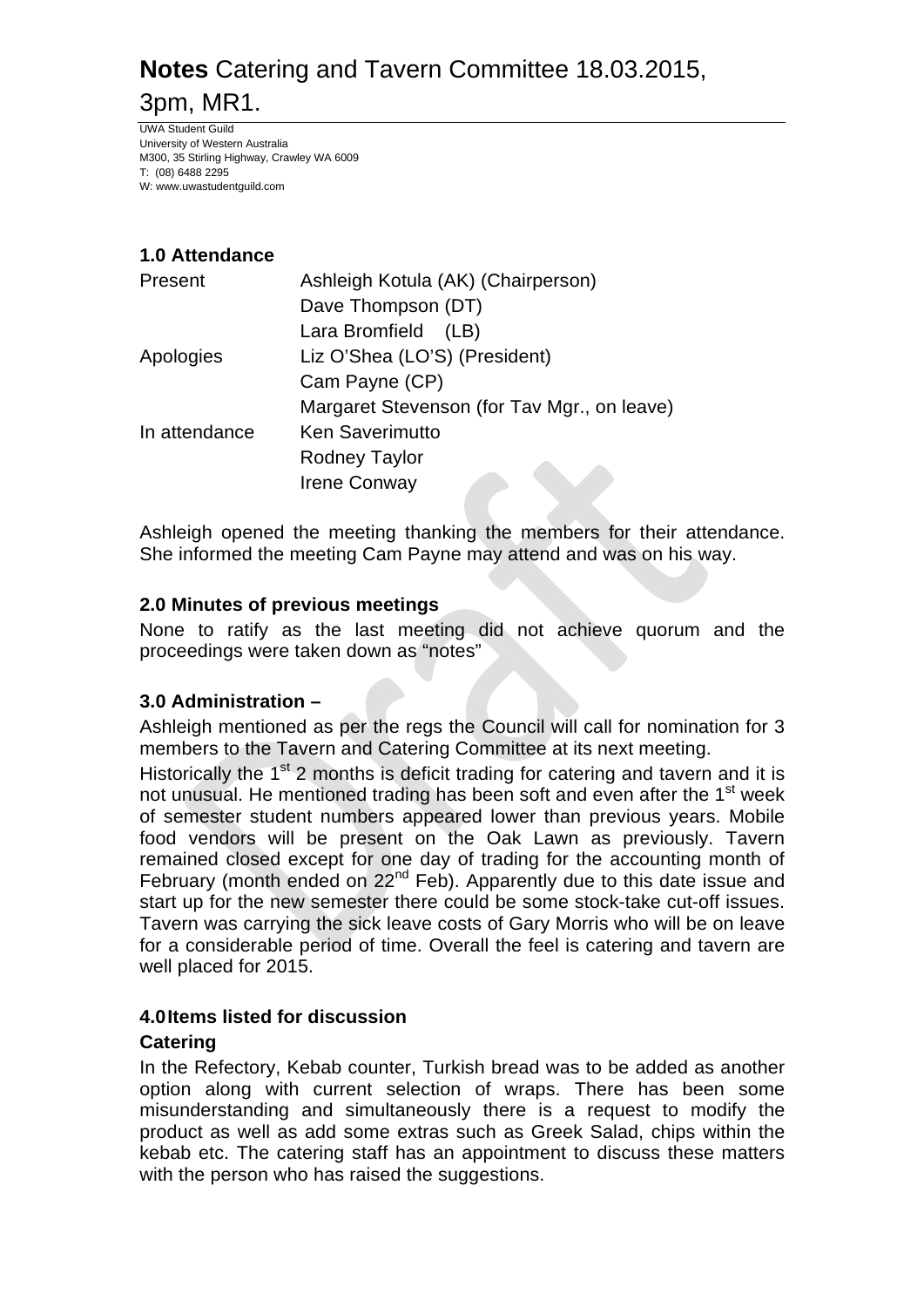UWA Student Guild University of Western Australia M300, 35 Stirling Highway, Crawley WA 6009 T: (08) 6488 2295 W: www.uwastudentguild.com

Also it was reported in the Coffee Stop/Juice Bar area additional British sweets and drinks have been introduced.

For Hackett Café a composite capital expenditure paper is progressing through the approval processes and is due to be discussed at the next Council meeting due next Wednesday.

#### **Tavern**

Food – It was conformed Chicken Parmigiana was part of the Tavern food menu.

EFTPOS – Ken explained the Tavern tills have been updated exactly like the outlets and the option of EFT payment was in operation at the Tavern. There are no cash out options and the previous cash out scheme temporarily suspended. There are overs/unders with the EFTPOS and the operation the have not been battened down. The till system and the EFTPOS is not integrated, the EFTPOS does not connect easily because of the 'black spots' in communication leading to discrepancies.

Monthly tap beer – AK had suggested the tavern staff peruse the idea of throwing open the selection of monthly tap beers to the punters. For this at the start of the current month the punters are given the choice of 2 or 3 tap beers that may become available from Lion Nathan. On the purchase of a beer the punter is entitled to a vote/coin. On the stipulated date the coins in the respective jars are counted and the popular choice is decided and announced. As the semester spreads across 3 weeks there could one such sequence.

### **5.0 Other Business or Matters**

DT underscored student numbers appeared lower than usual all around the campus including the Tavern. To increase patronage at the tavern he made some suggestions.

Promote new events rather than chase the usual calendar events like St Patrick's Day. Additionally the other suggestions included encouraging committees/Clubs/Societies to hold their meetings within the precincts of the tavern. To attract them, in return the tavern to offer discounted beverages. No finality was reached.

The other suggestion was publication/communication of the list of events at the Tavern through the electronic media of Facebook, instagrams, websites and maybe even a notice board. It was reported the tavern had at one or two events after hours during the semester without exception.

#### **6.0 Date of Next Meeting**

To be announced and circulated by Ashleigh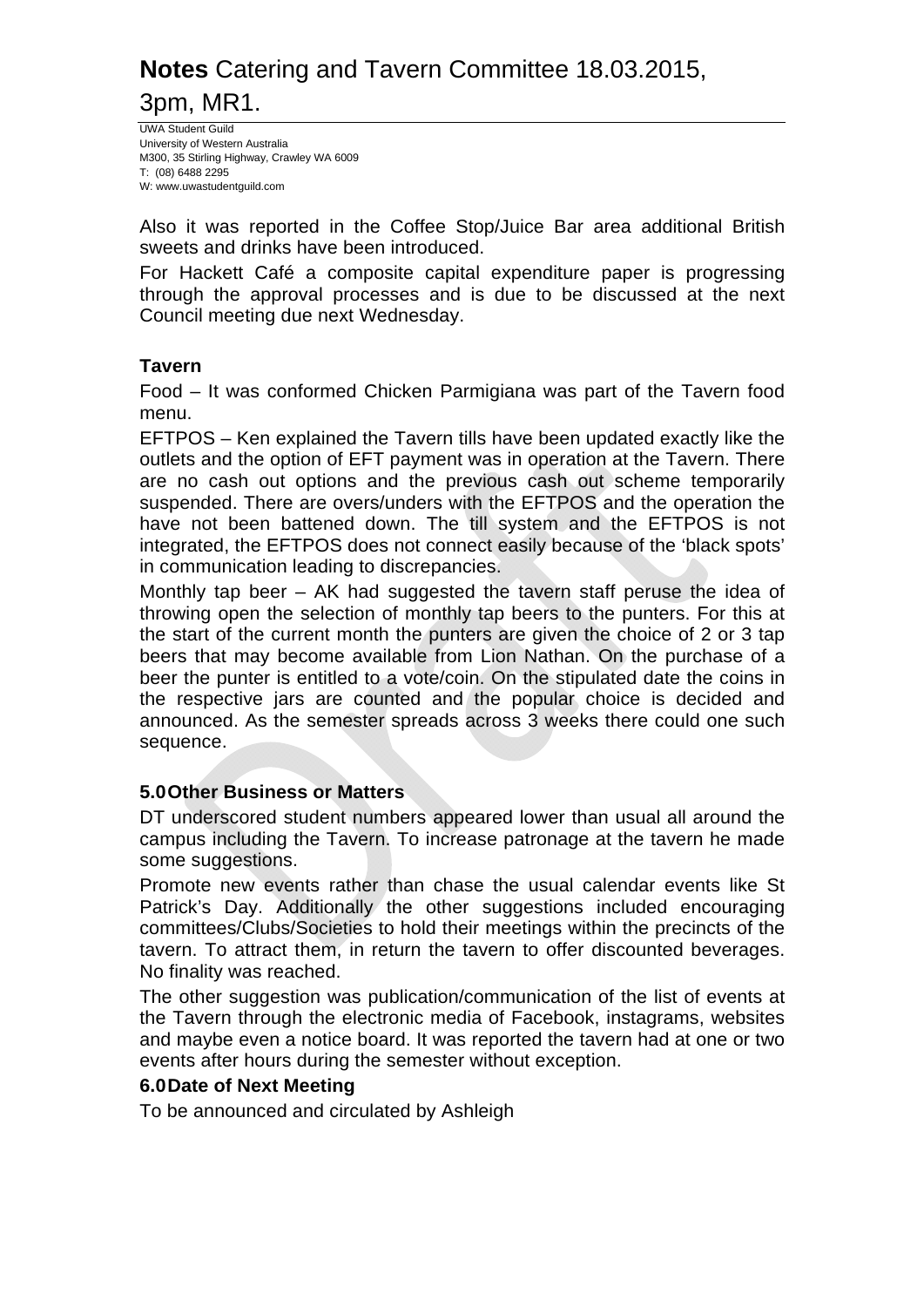UWA Student Guild University of Western Australia M300, 35 Stirling Highway, Crawley WA 6009 T: (08) 6488 2295 W: www.uwastudentguild.com

## **1.0 Attendance**

| Present       | Ashleigh Kotula (AK) (Chairperson)                 |
|---------------|----------------------------------------------------|
|               | Dave Thompson (DT)                                 |
|               | Laura Wong                                         |
|               | Julian Bocking                                     |
|               | Isabella Wilson                                    |
|               | Liz O'Shea (LO'S) (President)                      |
| Apologies     | Cam Payne (CP)                                     |
|               | Lara Bromfield<br>(LB)                             |
|               |                                                    |
| In attendance | <b>Ken Saverimutto</b>                             |
|               | Rodney Taylor                                      |
|               | Irene Conway (absent, day off)                     |
|               | Margaret Stevenson (for Tav Mgr., on sick leave)   |
| Invitee       | Rida Malik (did not attend, Ken presented details) |

Ashleigh opened the meeting thanking the members for their attendance. She also introduced the first timers, Laura, Isabella and Julian. She informed the meeting Liz O'Shea may attend and she did.

## **2.0 Minutes of previous meetings**

Margaret requested clarification about the Monthly Tap Beer and voting coins. Ken and Ashleigh explained it was a suggestion at the previous meeting. Ken and Tavern staff to investigate if this idea could be implemented. Ken drew attention to finish of the 1<sup>st</sup> semester on 29<sup>th</sup> May and noted to peruse this with Margaret and the brewery (Lion) for the second semester.

Minutes were proposed by Chairperson and carried subject to the above.

## **3.0 Administration –**

Ken reported on the accounts and financial results for the month of March. Catering had exceeded budget expectations and has recorded a net surplus of \$81K v budget of \$28K or \$53K ahead after 3 months of trading. This favourable variance is of a timing nature. In the Refectory there have been changes to the Kebabs and introduction of some additional options. The additional charge for gluten free rolls has been removed consequent some correspondence between the President and Catering office.

Ken very briefly touched on capital expenditure at Hackett Café and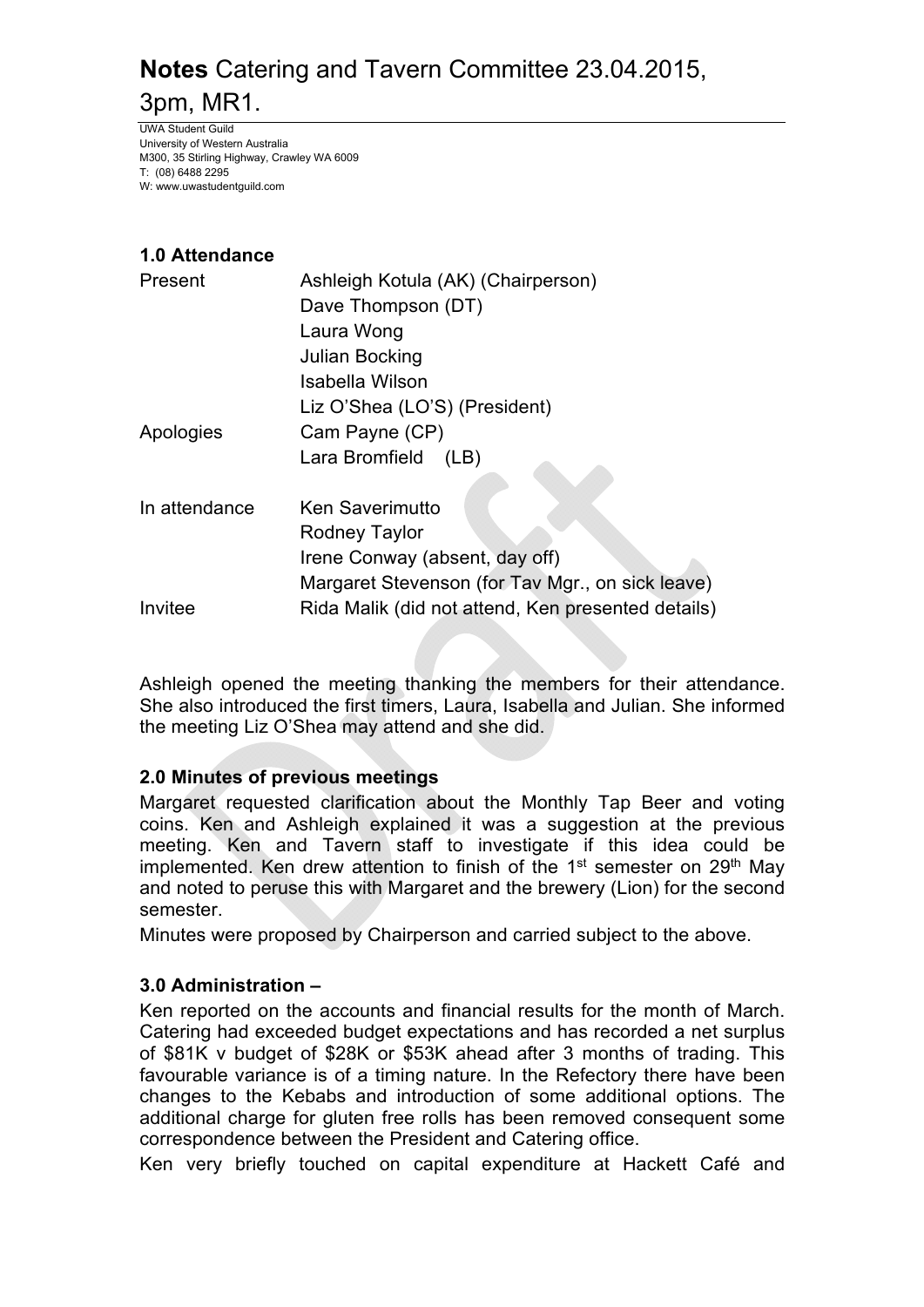UWA Student Guild University of Western Australia M300, 35 Stirling Highway, Crawley WA 6009 T: (08) 6488 2295 W: www.uwastudentguild.com

completion dates of 3rd May. Immediately following this would be works at the Nedlands café mainly focusing on compliance.

In the Tavern the results were not as budgeted and after having a positive month of March the cumulative deficit was \$33K v budget of \$12K surplus, an adverse variance of \$45K at the end of March. Ken explained in the \$45K variance there was approximately \$26K of sick leave and on-costs. The balance \$19K was attributable about 50% of lower than budgeted sales of \$20K (sales of \$152K v \$171K) and also to some extra staff training and additional staff to cover the absence of the Manager, Gary Morris.

In respect of the proposed works in the beer garden and the fence Ken reported it was in 'works in progress' mode. Since the Committee meeting Ken and Margaret has attended a meeting convened by Cale Black and the architect students where drawing and details of furniture etc. were presented and discussed. There was lot of input from Margaret.

#### **4.0 Items listed for discussion**

#### **Catering**

4.1 Halal Foods and exclusive microwaves. Ken reported Rida was unable to be present in person due to tutorial commitments. However he said Rida requested him to present her thanks for services provided to Muslim community. Further to have signs announcing the availability and if required/necessary have additional microwaves to service the needs of the Muslims.

Ken undertook to have the signs done up and also if possible and where required increase the fleet of microwaves.

4.2 Gluten Free Breads – Ashleigh reported a request had been received to re-consider the charge made on gluten free breads. The catering team was happy to report the matter had been reviewed and discussed with Lizzy and resolved. Though the gluten free breads were more costly than the traditional bread roll the practice of additional dollar for gluten free roll has been withdrawn and put into effect.

4.3 Designs and colours of wrapping paper and bags. Rodney tabled the various selections and explained the uses and choices. He also mentioned the parameters of the Branding/Media office. The committee approved the recommendations for the wrapping paper and bags.

Additional Rodney had Alex Pond to present the sample of coffee cups that have been selected and ordered.

4.4 Coffee Carts/Roaming Vans. Ashleigh reported that she had some feedback from Cale on discussions about coffee carts and roaming vans on the campus. Apparently this is a provider of coffee services to late night/shift works in and around the airports and there is a possibility of him servicing students at the libraries and for the ALVA Folio week.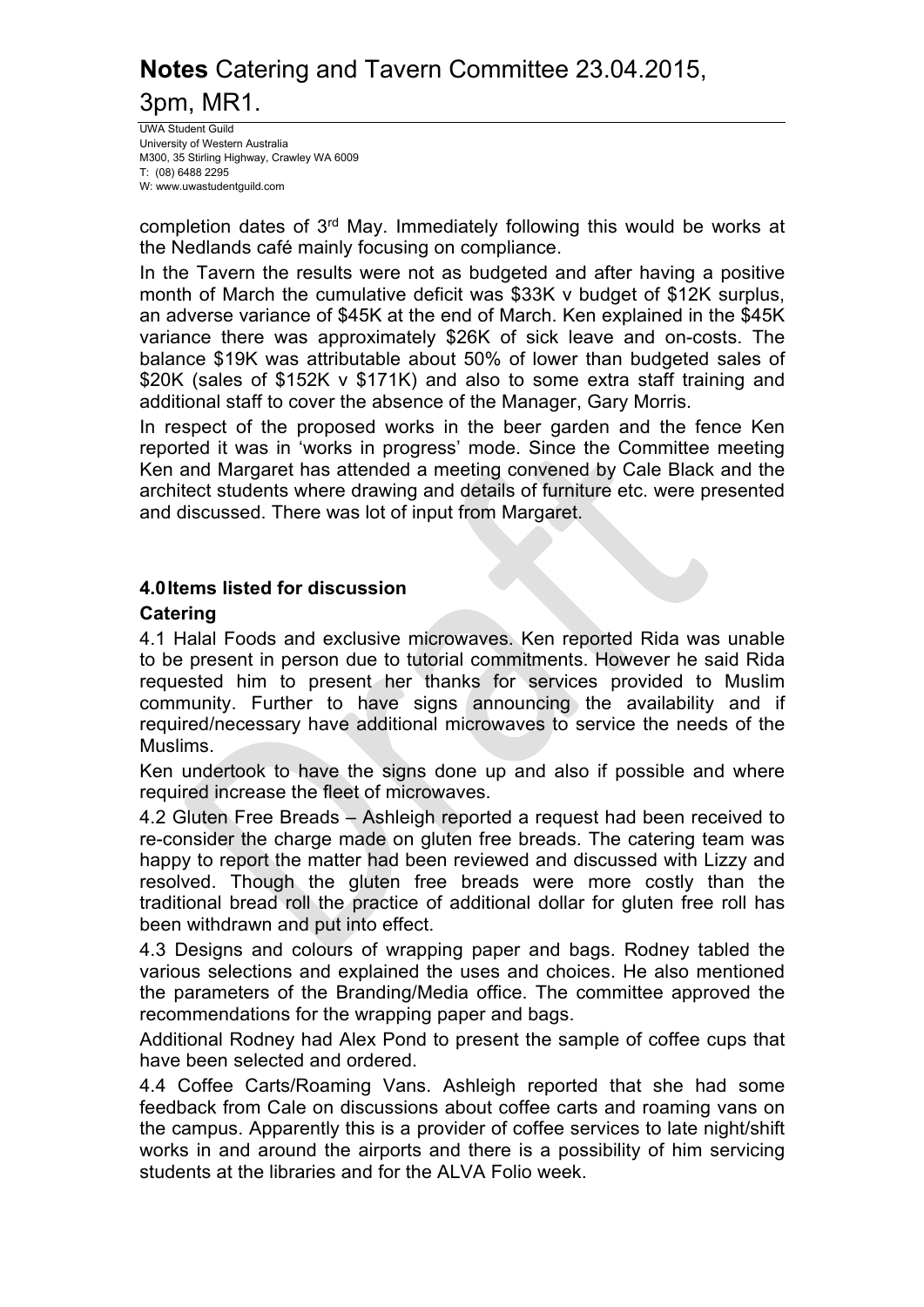UWA Student Guild University of Western Australia M300, 35 Stirling Highway, Crawley WA 6009 T: (08) 6488 2295 W: www.uwastudentguild.com

### **Tavern**

4.5 Safety Hazard, Storage of Club/Society Equipment – Ken introduced the topic. Margaret requested the committee to seek alternate spaces for the Clubs/Societies to store their equipment after use at the Tavern. There were a few aspects from the Tavern's point of view that required attention. Tavern had no ownership to the equipment or technical know-how to move and store them. The equipment also posed insurance, safety and hazard threats. Ashleigh noted the concerns and would refer the matter to Tenancy/Property.

4.6 Margaret referred to a meeting with representatives from Lion and their offer for staff training and tasting of craft beers. She was keen to take up this offer with other staff and or the committee.

### **5.0 Other Business or Matters**

5.1 Beer Garden/Fence Renovations. It was reported the designs that were selected have been signed off by Sophie Giles, University Professor/Lecturer for architect's indemnity etc. and Cale with his team of architect student is progressing to finalise the designs, arrange to call for quotations and set up timelines for works to begin by mid second semester. There was also mention of furniture selections etc. Details of the proposed works will be formally reported to Strategic Resources Committee, to this committee and Council.

5.2 Arising from the above discussion Margaret requested if she could continue taking bookings. In return it was suggested "business as usual" until evidence of some finalization to the project except with external 3<sup>rd</sup> party functions. Once we had reached a definite proposal or business case date we move to review the bookings and cancel. Apparently the tavern has regular repetitive events from Colleges and Clubs/Societies at the rate of about two a week.

5.3 Student Nights – Suggestion from the floors about encouraging "Student Nights" was discussed.

### **6.0 Dates of Next Meetings**

As listed in the agenda and the time will be 3pm for all suggested dates.

Meeting ended at 4pm.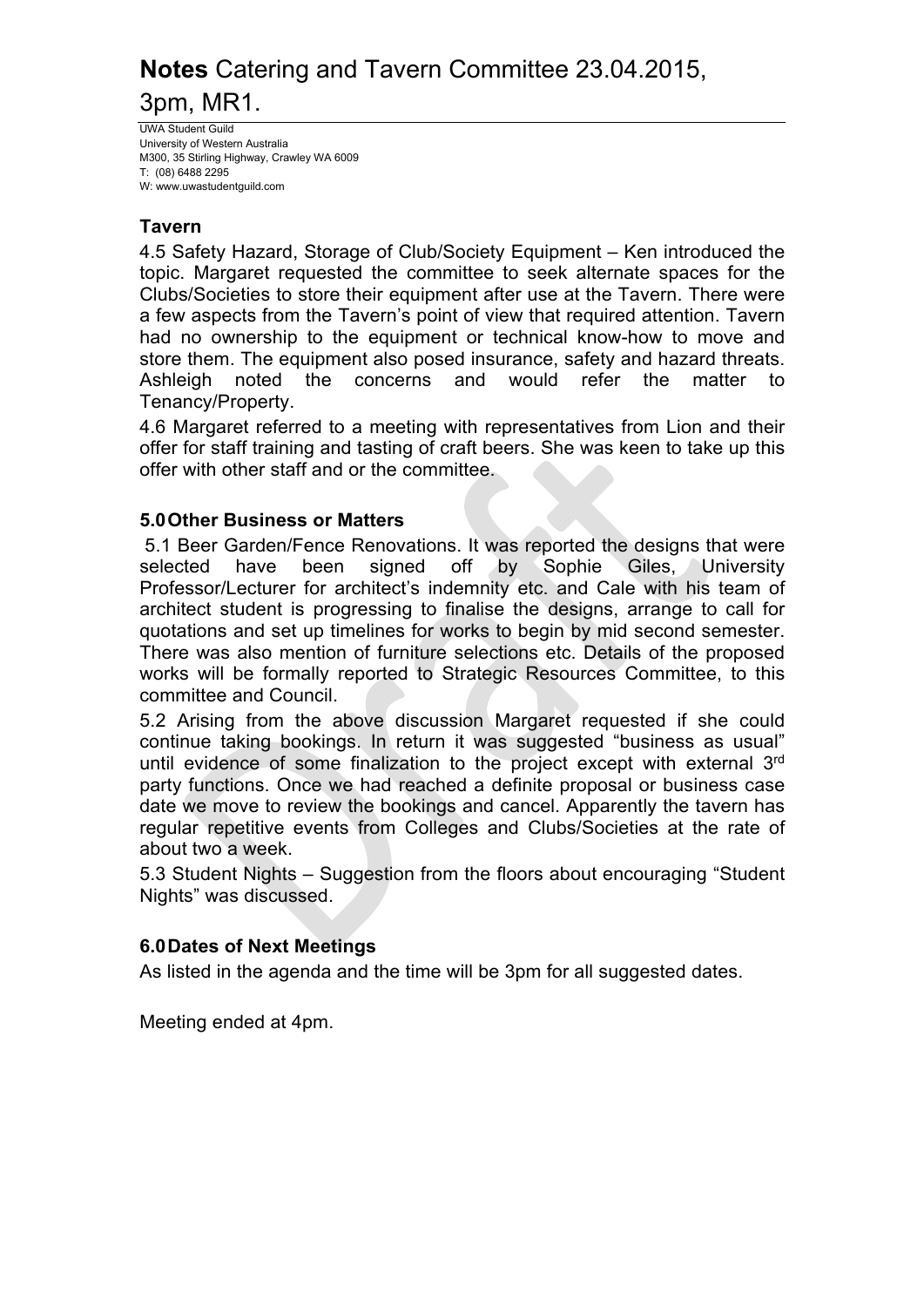UWA Student Guild University of Western Australia M300, 35 Stirling Highway, Crawley WA 6009 T: (08) 6488 2295 W: www.uwastudentguild.com

## **1.0 Attendance**

| Committee     | Ashleigh Kotula (Chairperson)                    |  |
|---------------|--------------------------------------------------|--|
|               | Cam Payne *                                      |  |
|               | Lara Bromfield *                                 |  |
|               | Dave Thompson *                                  |  |
|               | Laura Wong                                       |  |
|               | Julian Bocking **                                |  |
|               | Isabella Wilson                                  |  |
|               | Liz O'Shea (President)                           |  |
|               | *absent                                          |  |
|               | ** Apology                                       |  |
| In attendance | <b>Ken Saverimutto</b>                           |  |
|               | Rodney Taylor                                    |  |
|               | <b>Irene Conway</b>                              |  |
|               | Margaret Stevenson (for Tav Mgr., on sick leave) |  |
| Invitee       | Tony Goodman, Managing Director                  |  |
|               | Chelsea Hayes, BSO, Marketing                    |  |

Ashleigh opened the meeting acknowledging the owners of the land and thanking the members for their attendance.

### **2.0 Minutes of previous meetings**

Minutes were proposed by Chairperson and carried. Ken was requested to resend the minutes as some members appeared not to have received the minutes. (Resent on 25.05.2015).

## **3.0 Administration –**

Ken reported on the Catering Division accounts. The operating results for the month of April was some \$75K v budgeted deficit of \$5K and cumulatively after 4 months of trading \$156K v \$23K. The favourable variance of \$80K for month was attributable to better than budgeted sales and good control of costs. However due to wide disparity Ken was cautious and requested the variance to be treated as a timing difference to allow for any unpaid invoices and or month end cut off errors and or omissions. Unfortunately In the Tavern April finished with a deficit of \$10K v budgeted deficit of \$7K. The GP was lower than budgeted and Payroll Costs above budget. Cumulatively it was some \$48K worse off than budget and was explained by almost \$38K being sick leave expenditure of the Manager. The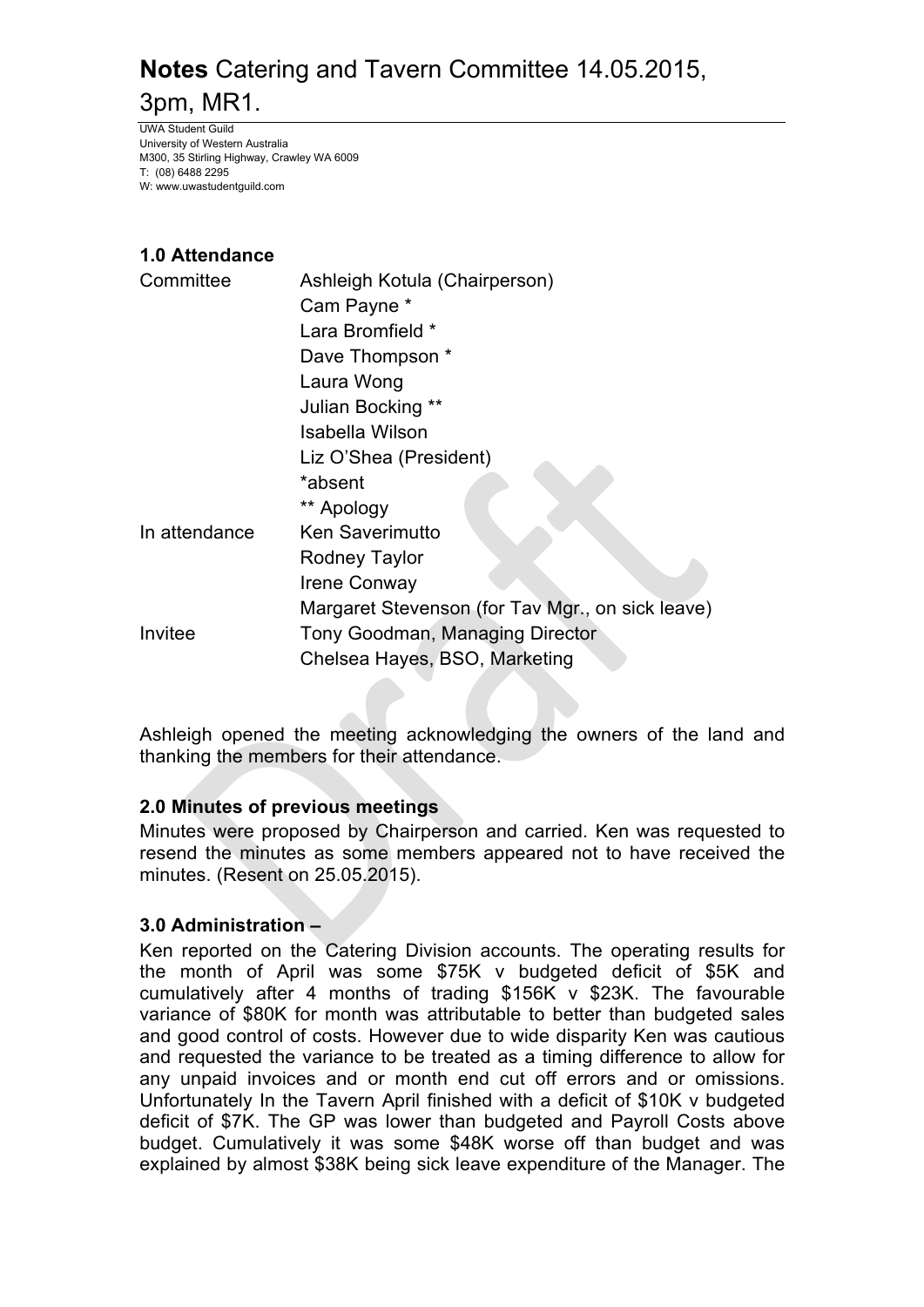UWA Student Guild University of Western Australia M300, 35 Stirling Highway, Crawley WA 6009 T: (08) 6488 2295 W: www.uwastudentguild.com

balance was lower than budgeted GP with lower sales and higher than budgeted COGS.

### **4.0 Items listed for discussion**

### **Catering**

4.1

Progress Report on Capital Expenditure, Hackett Café - Between Ken, Ashleigh and Tony the progress of the capital expenditure at Hackett Café was explained. It was report almost all of the compliance work was complete. The much awaited delivery of the furniture has been scheduled for Wednesday 27<sup>th</sup> May. Marketing and Events were to do a promotional \$1 discount voucher for/at Hackett café only for Thursday and Friday. Hackett café will also open on Saturdays during the exam period.

At Nedlands Café the works have started and hopefully would be completed except for the transfer of left over furniture from Hackett café.

At Reid Library to compliment the 24 hour library services the Café to start trading hours of 7am to midnight each day commencing 18<sup>th</sup> May. The café will trial some additional breakfast options like combo of toast and coffee.

4.2

The recently Council approved \$5 meal has been implemented and slowly catching on.

**Tavern**

4.3

The purchase order for the furniture was signed off and the approximate cost was reported at \$41K. Delivery was expected on 10<sup>th</sup> July.

The architect team led by Kale to confirm the colour for the fence and it is most likely to be black. The painting work to be supervised and done by the catering staff. Further, the walls and roof (shade cloths) of the beer garden to be done. It was envisaged some heating equipment would also be purchased and put into situ.

Additionally the description of the proposed works to be displayed and suggestions invited for the balance of the works like the beer garden, murals on the walls and internal areas.

## **5.0 Other Business or Matters**

5.1

Welfare week – proposed activity on the Oak Lawn was reported.

5.2

The current wooden furniture in the beer garden was to be re-positioned on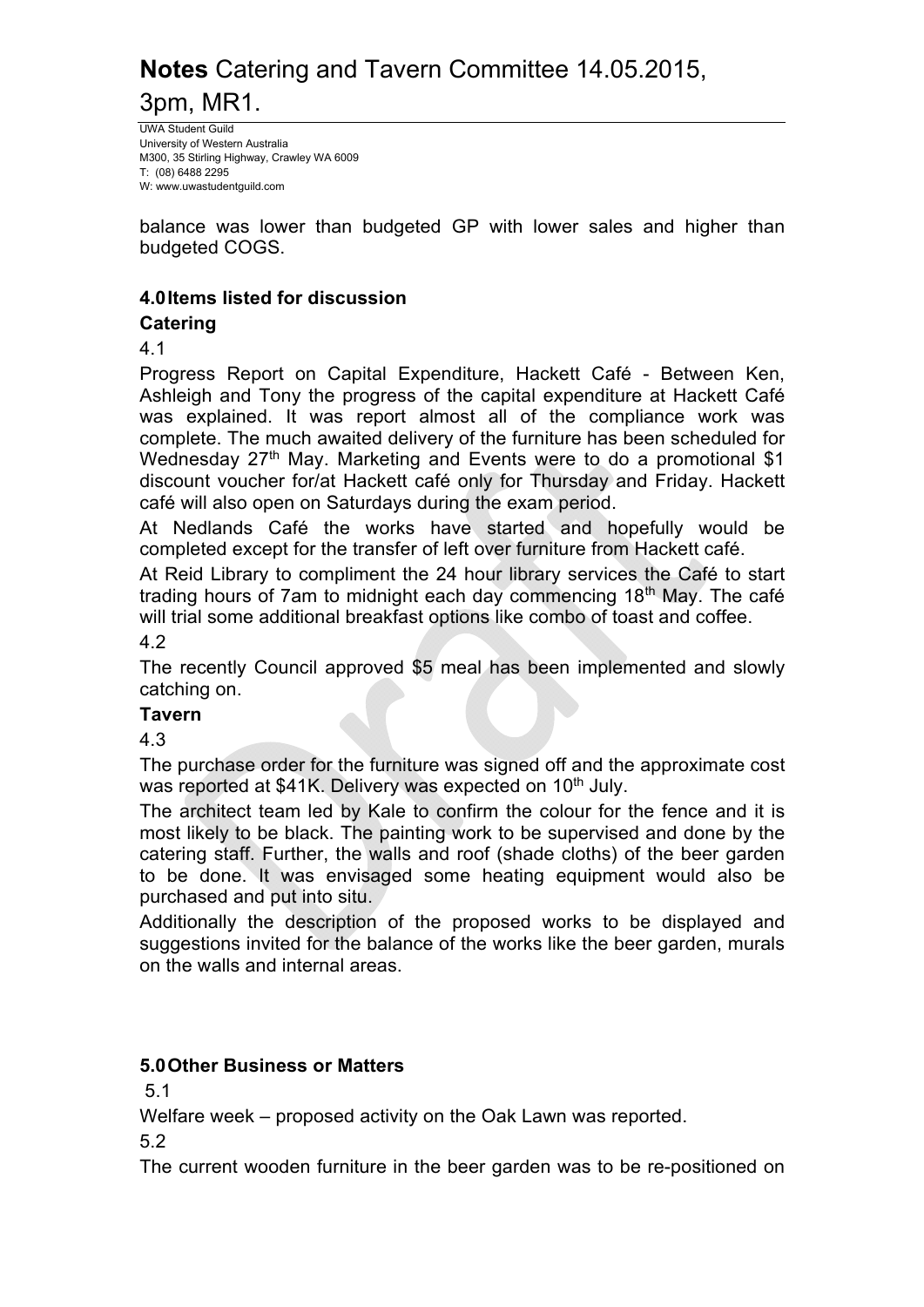UWA Student Guild University of Western Australia M300, 35 Stirling Highway, Crawley WA 6009 T: (08) 6488 2295 W: www.uwastudentguild.com

the Oak Lawn and under the Refectory eaves as appropriate.

## **6.0 Dates of Next Meeting**

11<sup>th</sup> June 2015, meeting room 1.

Meeting ended at 4pm.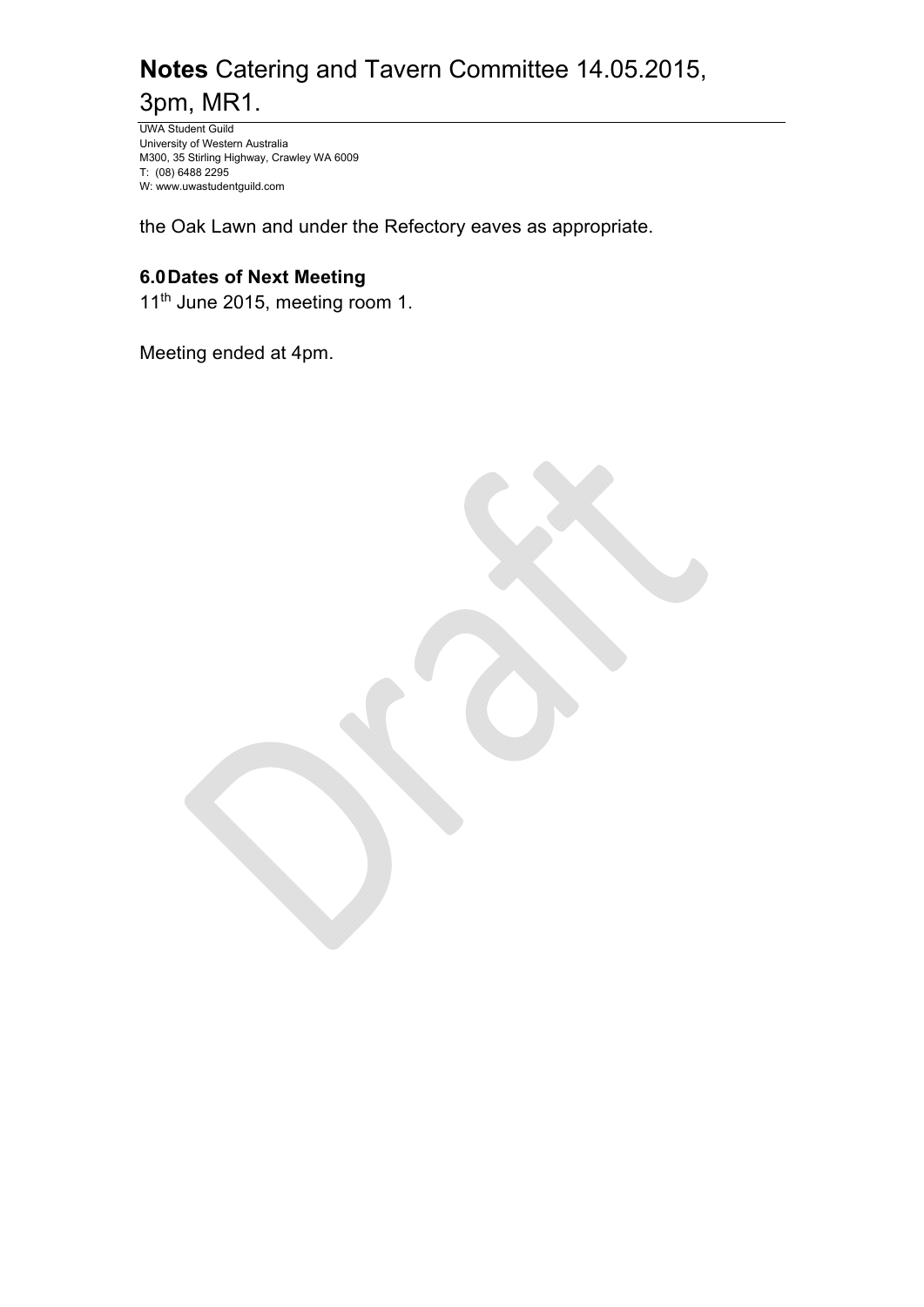UWA Student Guild University of Western Australia M300, 35 Stirling Highway, Crawley WA 6009 T: (08) 6488 2295 W: www.uwastudentguild.com

#### **1.0 Attendance**

| Committee     | Ashleigh Kotula (Chairperson)                    |  |
|---------------|--------------------------------------------------|--|
|               | Cam Payne                                        |  |
|               | Lara Bromfield *                                 |  |
|               | Dave Thompson                                    |  |
|               | Laura Wong **                                    |  |
|               | Julian Bocking                                   |  |
|               | Isabella Wilson                                  |  |
|               | Liz O'Shea (President)                           |  |
|               | *absent                                          |  |
|               | ** Apology                                       |  |
| In attendance | <b>Ken Saverimutto</b>                           |  |
|               | Rodney Taylor                                    |  |
|               | Irene Conway                                     |  |
|               | Margaret Stevenson (for Tav Mgr., on sick leave) |  |
| Invitee       | Alex Pond                                        |  |

Ashleigh opened the meeting acknowledging the owners of the land and thanking the members for their attendance.

#### **2.0 Minutes of previous meeting – 14.05.2015**

Minutes were proposed by Chairperson and carried.

#### **3.0 Business Completed Via Circular**

None

#### **4.0 Committee Business**

### *4.1 Admin matters and accounting results for May; website progress including Food Van EOI forms, and menus for outlets*

Ken reported the May accounts were not released by Finance. From a combination of details from catering and finance records trading activity will fall short of budgets. Sales were soft and likely to be below budget. Budget expectations for catering surplus were \$37K but the current predictions were at least \$25K off this mark. In the Tavern trading patterns were the same and likely to be below budget too. The long serving manager who was on sick leave since October 2014 has decided to finish his employment with Guild. From the current sick leave he opted to shift annual leave and the finite date to finish will be in July. Replacement recruitment processes have begun. The accounting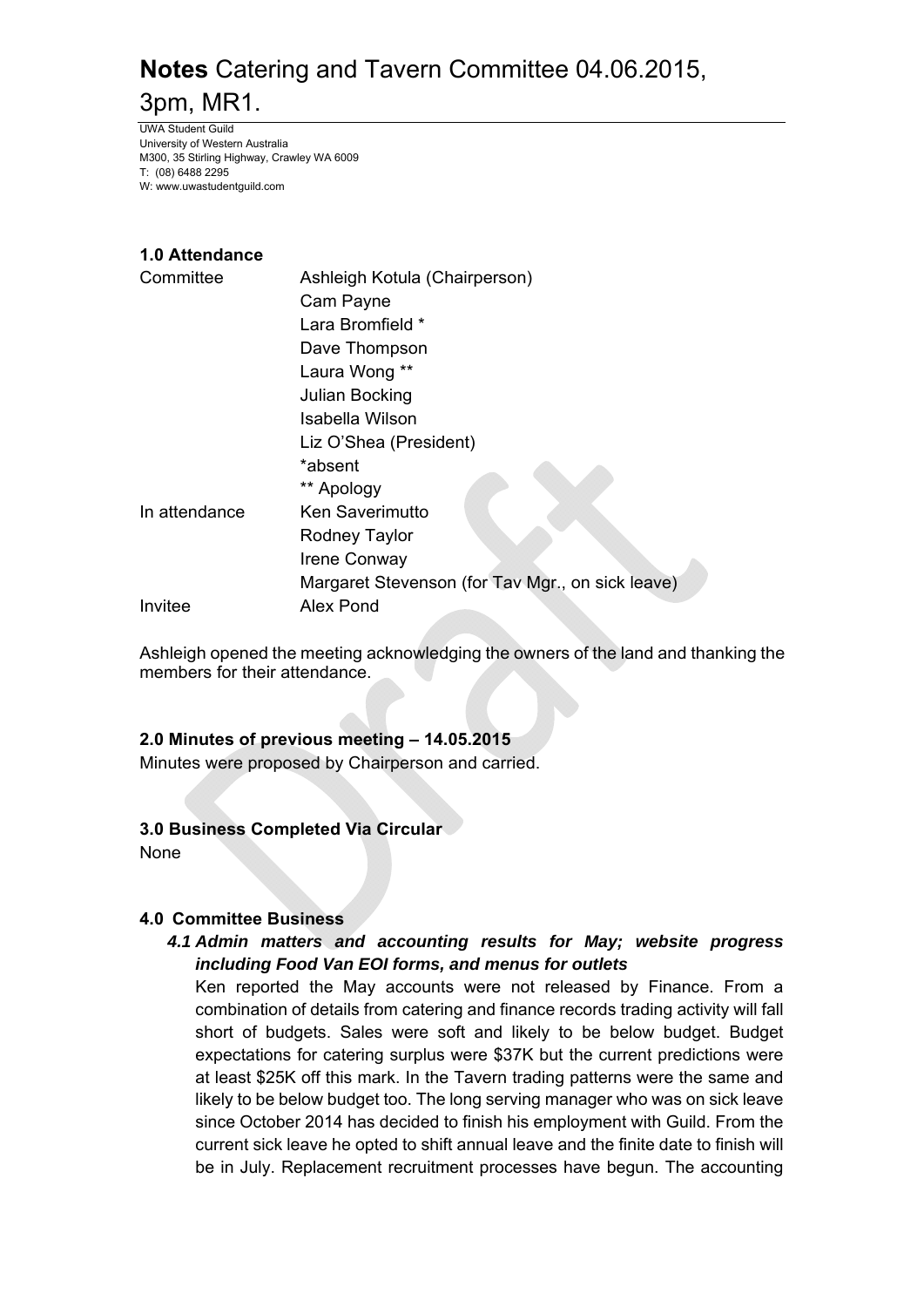UWA Student Guild University of Western Australia M300, 35 Stirling Highway, Crawley WA 6009 T: (08) 6488 2295 W: www.uwastudentguild.com

> and financial impact of this decision means that in half the period of May salary/wages will be from previous leave provisions and will not burden the operating results. Thus in this period or the next we may see the results turning into positive numbers.

> Alex reported the website was now operational and launched. Early signs confirmed lots of interaction with the students through social media etc.

> It was reported the EOI form for prospective mobile food vendors had been handed over to Tony and again likely to be posted on the web pages.

> Likewise the menu prepared by Rodney and Ashleigh was in its final stages to be sent to design for hard copies to be printed as of Semester 2.

> Catering staff sought clarification on the free hot water service and outlined some actions to communicate concept. Firstly their thought of including free hot water onto the menu boards to communicate/publish the approved decision was requested to be held over. The issue of hot water in double cupped units was costing about 40cents just for the coffee cups. Additionally customers were using all the condiments and were also encroaching into milk etc. Catering staff were requested to advise all outlets to continue the current practices. No change to the intent of having free hot water but it was to be delivered in customer cups that could handle the boiling hot water.

> ACTION: **Rodney** to confirm short order menu for Hackett for Semester 2, and send to **Alex** for updating of the hard copy menus.

> ACTION: **Alex** to order new menu boards before the commencement of Semester 2, listing that Hot Water is free in a customer's cup, but costs \$\$ if in a T/A cup**. Rodney** to find and alert **Alex** of exact T/A cup \$\$ cost for inclusion on the boards.

### *4.2 Catering: Update on completion of Capital Expenditure at Hackett and Nedlands*

Ken reported all capital and compliance works had been completed at Hackett except for the carpeting at the front door and the metal strip.

Apparently this was the responsibility of the university and has been handed over to Campus Management.

Alex reported 4 more couches on order are due for delivery by  $20<sup>th</sup>$  June. As regards Nedlands all complete except the old wood work to be disposed of or carted away to the tip.

ACTION: **Ken** to sort out any remaining issues with contractors re: doors and painting.

ACTION: **Alex** and **Kate** to purchase new crockery with **Irene** and **Rodney.**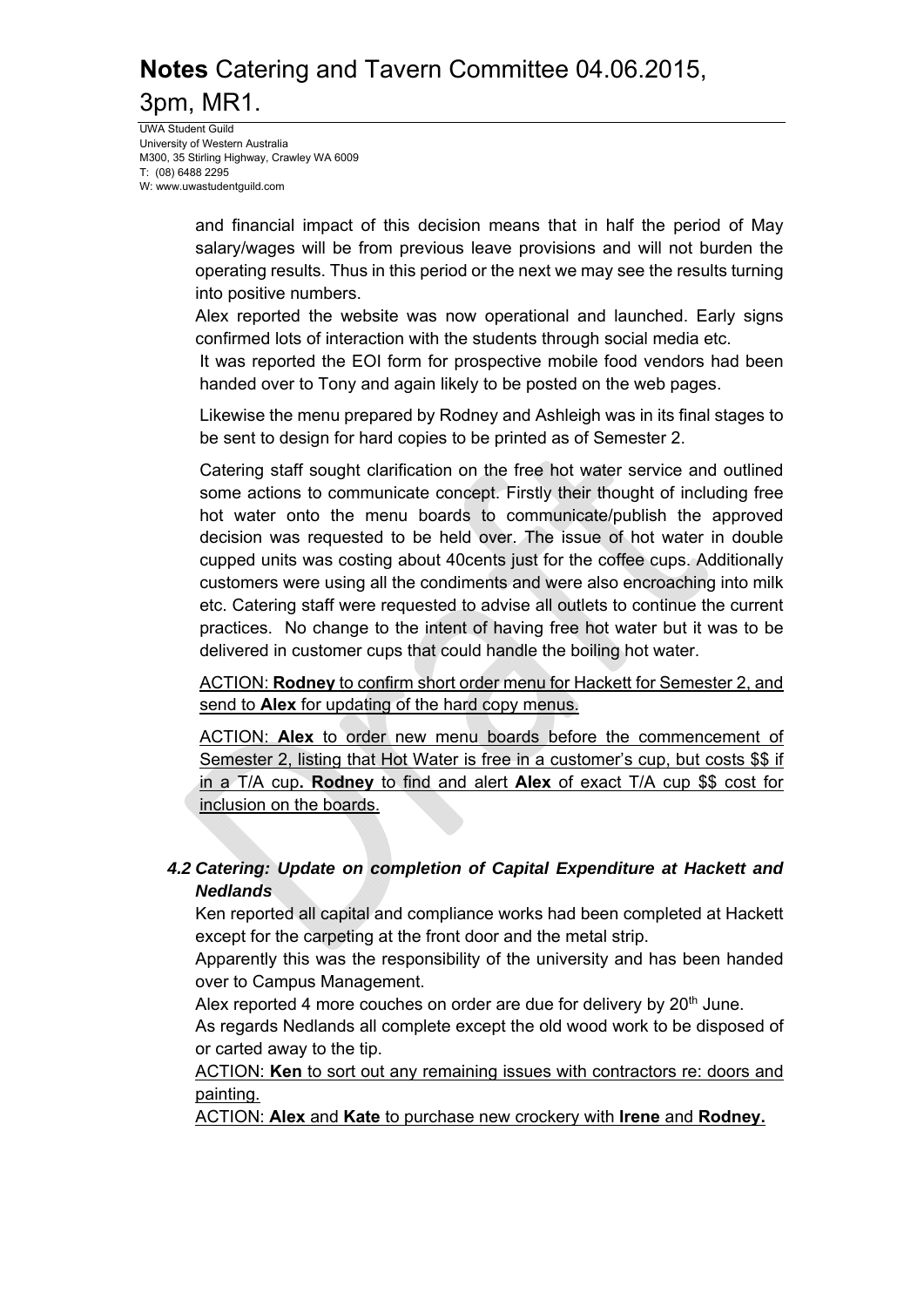UWA Student Guild University of Western Australia M300, 35 Stirling Highway, Crawley WA 6009 T: (08) 6488 2295 W: www.uwastudentguild.com

### *4.3 Catering: Proposal for Hackett Café to become more environmentally friendly with dine in options, and a potential rewards card, with reward to be decided by the committee*

Ashleigh opened the discussion and circulated 2 pictorial choices of reward cards. An inquiry if this rewards card could be extended for tavern purchases was also short lived. The system will apply in all outlets EXCLUDING the Tavern.

Rewards cards for purchase of coffee/tea beverages was agreed upon, with the reward being a free beverage of medium size. Extending rewards over the current Keep Cup discount of 30cents was an issue, however it is still a nonlandfill choice and therefore valid to receive a stamp.

The reward for customers who choose to order a dine-in meal was to be explored by Catering in order to find a redeemable reward that was financially viable. The matter is to be further researched, but the general consensus is that the reward would involve a SMALL Bain Marie meal in some capacity.

ACTION: **Alex** to formalize design of coffee/tea rewards card, as well as design of dine-in meal rewards card. **Irene, Rodney** and **Ken** to suggest a suitable reward for the meal card (e.g 15% off or free small meal) by **next meeting or end of June** so the cards can be printed.

ACTION: **Catering** to chase up the old stamps from 2013 that were used in outlets and said 'GUILD'.

## *4.4 Catering: Atmosphere of Guild Outlets*

Ashleigh introduced the topic of audio equipment in the outlets for better ambience. Hackett café was selected for the pilot project.

Further Ashleigh would seek the help of Events to investigate the viability and cost- benefit analysis to be presented at the next meeting.

ACTION: **Events (Siobhan)** to explore the cost of an audio system in Hackett/the other outlets.

*4.5 Catering: Progress report on Value Meals regarding sales figures, options available, and the success across different outlets* 

Rodney reported that during the month of May a total of 1362 value meals were sold and highest number was at Reid followed by Science café. The concept took off well and appears to have slowed down.

ACTION: No further action required.

## *4.6 Catering: Refectory Opening Hours for Semester 2, 2015*

Ashleigh presented the idea for discussion. All were in favour of the suggestion. Catering staff sought clarification, if the Refectory would trade as normal with all the stalls and Coffee Stop fully operational, as the stalls are hard to man with limited students. Students were in favour of the Coffee Stop remaining open, but the stalls closing, with ribbons blocking off the entrance to it. The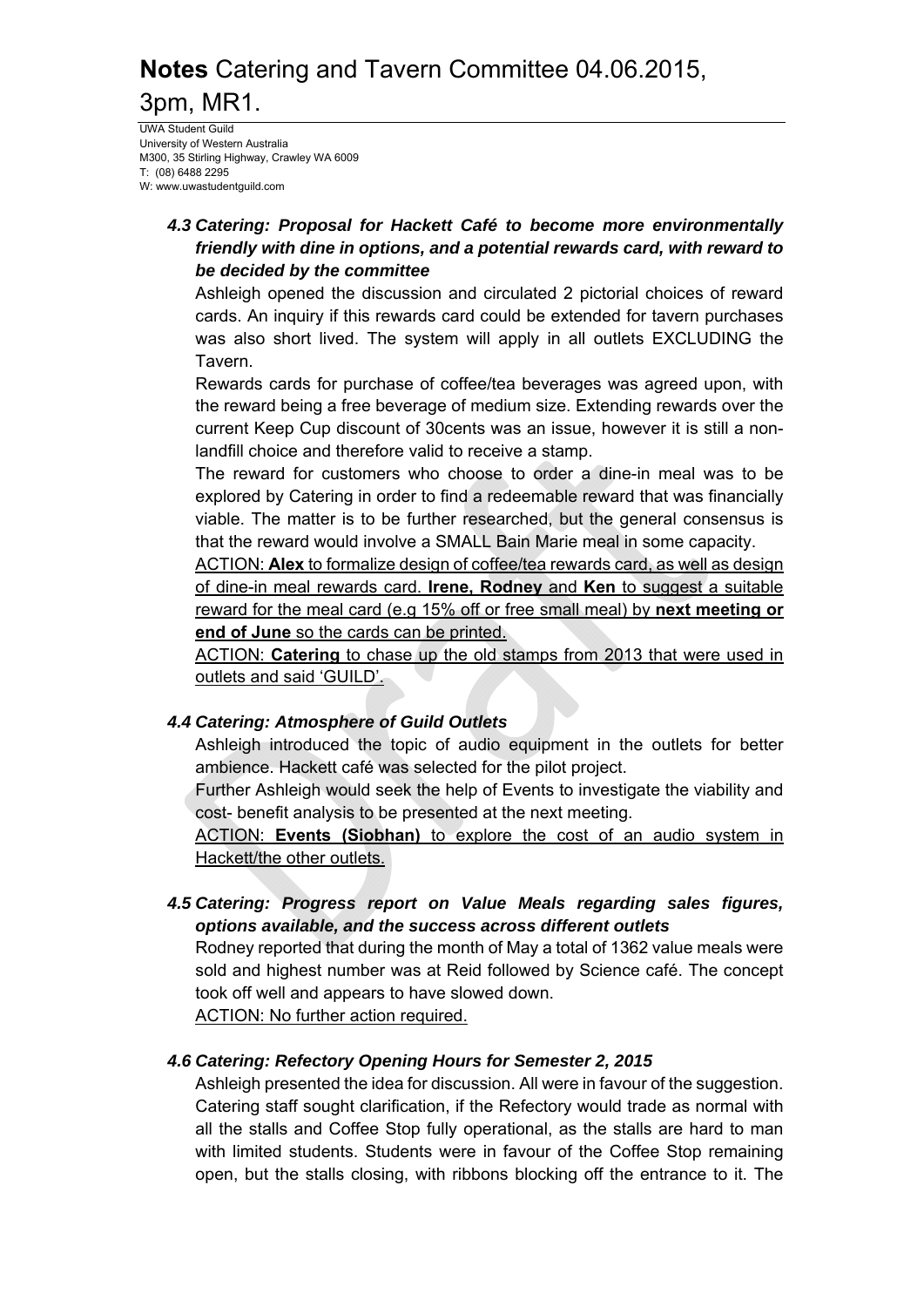UWA Student Guild University of Western Australia M300, 35 Stirling Highway, Crawley WA 6009 T: (08) 6488 2295 W: www.uwastudentguild.com

> Tavern door will also be blocked off or locked as Margaret was concerned about students accessing the Tavern through the Ref kitchens.

> The idea regarding new hours involved closing at 5:00pm on Monday to Thursday, and at 3:30pm on Fridays.

> Julian suggested that all remaining food should be moved to the Sushi fridge at the Coffee Stop to continue to be sold in the afternoon to reduce End of Day wastage.

> Rodney also mentioned that pancakes would be available from the Coffee Stop in Semester 2.

ACTION**: Rodney** to alert **C&T** when Pancakes are available.

ACTION: **Rodney** and I**rene** to put in place rosters with the new time changes for staff for the beginning of Semester 2.

ACTION: **Ken** to prepare a P&L report of the Coffee Stop with the new opening hours, and the **C&T Committee** will decide whether to continue the time changes.

### *4.7 Catering: Review of Food Vans for Semester 2*

To an inquiry on the number of mobile vendors on the Oak Lawn during the semester Ken reported there were 4 vendors, Jumplings, Pizza, Bratwurst Sausages and Wicked Waffles. Pash Yoghurt pulled out after trading for 1 day. Ken advised the programme was handled with care due to conflicts with Campus Management and limited utilities of power around the Oak Lawn.

Ken was requested to list the prospects for the next semester and circulate the details. The committee wished to be the final approving authority.

ACTION: **Ken** will prepare a list of all food trucks expressing interest in coming to UWA in Semester 2 for the **C&T Committee** before Semester 2 Starts. The **C&T Committee** will be the final decision maker regarding which vans come onto campus.

### *4.8 Catering: Pre-packaged foods – review of suppliers*

It was explained every year after the second semester all suppliers were reviewed. This process dovetailed into selling price setting and the budget setting process. Rodney explained that all agreements with suppliers are reviewed in September.

ACTION: All suppliers are to be reviewed by the **C&T committee** in September.

### *4.9 Catering: Seafood Salad in the Refectory*

The offer of sea food salads and the possible separation or packaging was discussed. The salad is unpopular among most students who wished to see it removed if it is not very popular due to issues regarding students with allergies, and it's general aesthetic. It was noted seafood salads would be pre-packaged and segregated.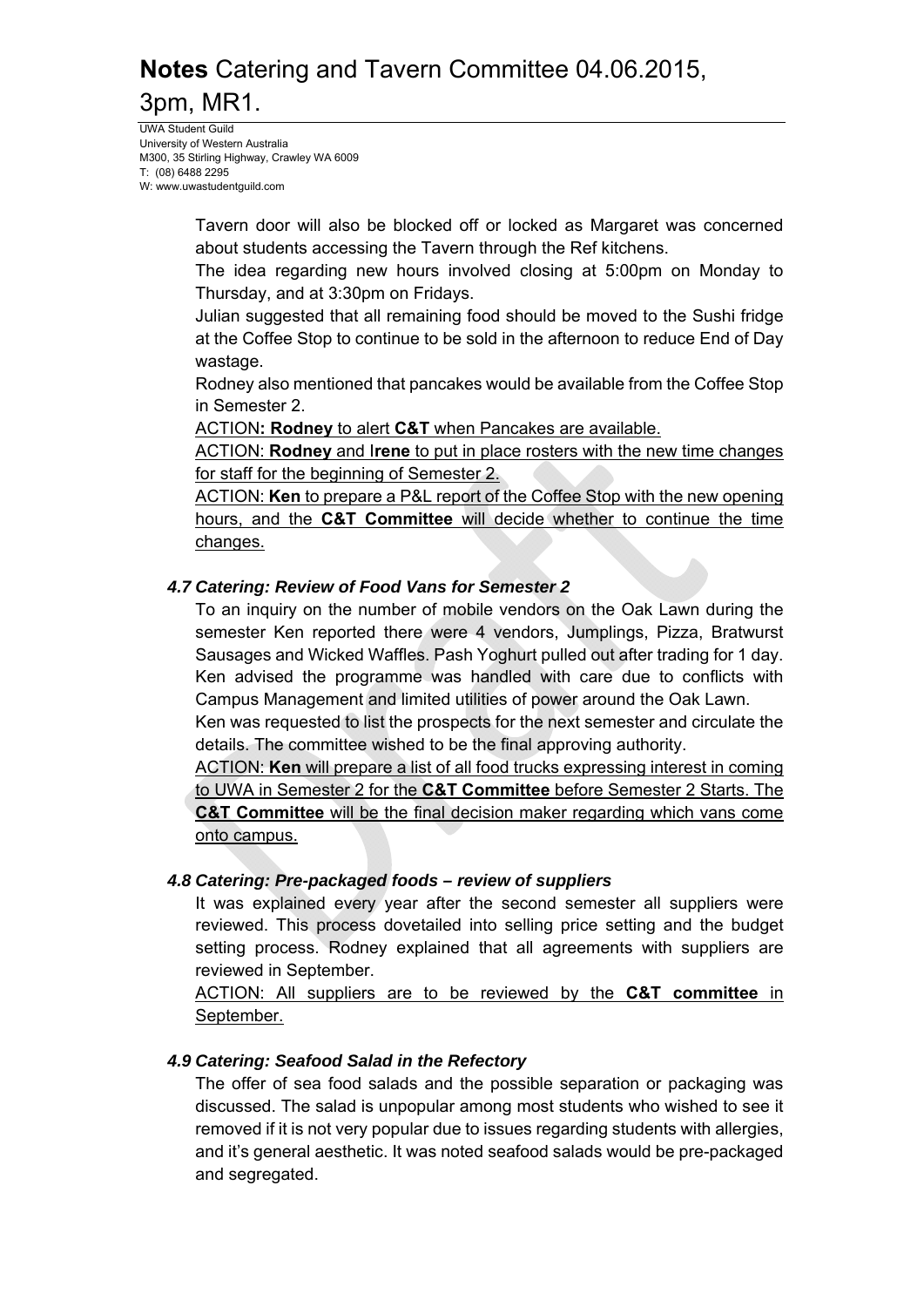UWA Student Guild University of Western Australia M300, 35 Stirling Highway, Crawley WA 6009 T: (08) 6488 2295 W: www.uwastudentguild.com

> ACTION: For now, **Catering** is to ensure that the salad is to be packaged separately to other salads.

> ACTION: **Irene** and **Rodney** to prepare a record of how often this salad is sold in semester through asking staff and production records/sheets. This is to be reviewed at the next meeting as to whether the salad should continue.

### *4.10 Tavern: Progress report on works in Beer Garden (*

Alex reported that painting of the fence was in progress or about to start. Furniture had been ordered and expected to arrive late June or early July. Chelsea will crank up the advertising via electronic means and support the tavern in its sales endeavours.

Also possibility for live art on the walls during the relaunch of the tavern on the blank walls.

ACTION: **Chelsea** to meet with the **Tavern Manager** regarding any marketing campaigns for Semester 2 that need to be developed for the unveiling of the new furniture and exterior.

### *4.11 Standing item: Halal Food Project – update from the Guild Council Meeting*

Ken reported he was preparing a briefing paper and would seek some direction from the Guild Executives of the desired outcomes. Ken is looking into the potential for Acorn Café to be redeveloped to become Halal Certified and will report back with updates.

ACTION: Item to stay on Agenda indefinitely. **Ken** to report back to **C&T Committee** at next meeting with updates.

### **5.0 Motions on Notice (Amended Motion)**

*5.1* That the Catering and Tavern Committee endorses the creation of a dine-in rewards card to become available as of the beginning of Semester 2, 2015, across all outlets excluding the tavern. *Moved: Ashleigh Kotula; Seconded: Lizzy O'Shea* 

Motion carried. All in favour.

*5.2* That the Catering and Tavern Committee endorses that Hackett Café becomes a primarily 'dine-in' café, with take away options available upon request, as of the beginning of Semester 2, 2015. *Moved: Ashleigh Kotula; Seconded: Lizzy O'Shea* 

Motion carried. All in favour.

*5.3* That the Catering and Tavern Committee requests a cost-benefit analysis of an audio system in all Guild Outlets with Hackett Café as the priority and pilot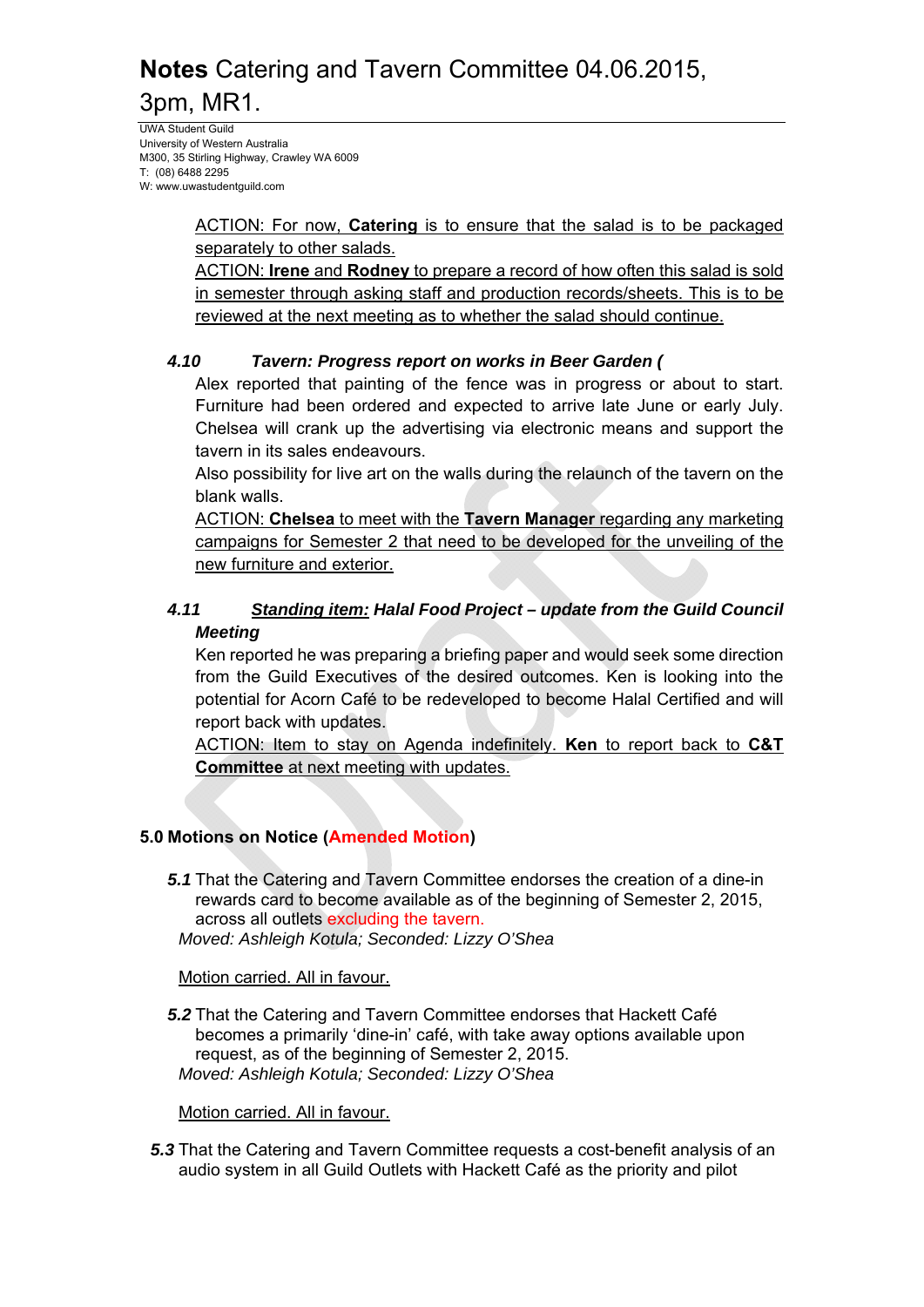UWA Student Guild University of Western Australia M300, 35 Stirling Highway, Crawley WA 6009 T: (08) 6488 2295 W: www.uwastudentguild.com

> location, to be reported back to Committee at the next meeting, by the Events department.

*Moved: Ashleigh Kotula; Seconded: Lizzy O'Shea* 

Motion carried. All in favour.

*5.4* That the Catering and Tavern Committee endorses the extension of the Refectory opening hours until 5:00pm, Monday to Thursday, for a trial period of four weeks as of the beginning of Semester 2, 2015. *Moved: Ashleigh Kotula; Seconded: Lizzy O'Shea* 

Motion carried. All in favour.

*5.5* That the Catering and Tavern Committee becomes the final decision making body regarding the food vans to be invited onto campus, and/or renewed for Semester 2, 2015, and are provided with the resources to decide this before Semester 2 commences.

*Moved: Ashleigh Kotula; Seconded: Lizzy O'Shea* 

Motion carried. All in favour.

*5.6* That the Catering and Tavern Committee endorses the exploration of alternate pastry and cake suppliers by the Catering Division for all Guild Outlets, to be reported back to Committee at the next meeting. *Moved: Ashleigh Kotula; Seconded: Lizzy O'Shea* 

### **Motion postponed until September meeting.**

*5.7* That the Catering and Tavern Committee endorses the exploration of alternate sushi types by the Catering Division for all Guild Outlets, to be reported back to Committee at the next meeting. *Moved: Ashleigh Kotula; Seconded: Lizzy O'Shea* 

Motion carried. All in favour.

#### **6.0 Other Business**

#### *6.1 Reid Café Exam Opening Hours*

Rodney reported that Reid Café is doing very well with its new opening hours, and is making a substantially increased amount of money compared to 2014. Due to this success, it was suggested by Julian that Science Café be kept open until 6pm for Semester 2.

ACTION: **Rodney** to look into the Science Library figures and whether it would be viable to extend trading hours/open on weekends in Sem 2 exams. Rodney to also look into planning for Semester 2 at Reid.

*6.2 Tavern Uniforms*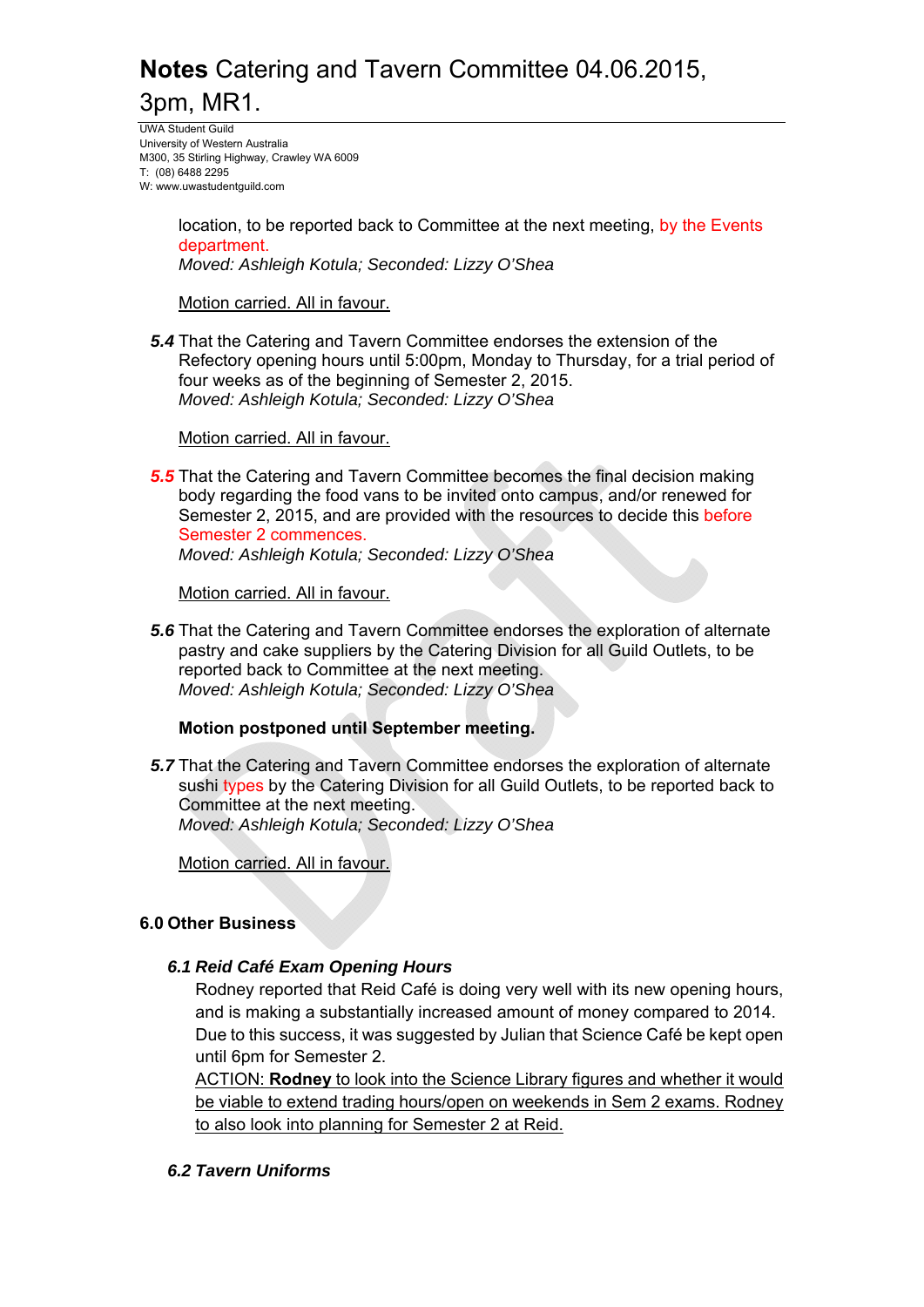UWA Student Guild University of Western Australia M300, 35 Stirling Highway, Crawley WA 6009 T: (08) 6488 2295 W: www.uwastudentguild.com

> Margaret reported some issues with the new idea for Tavern Uniforms regarding temperature control, laundering and cost of carrying/storage.

> Ultimately there is no room to move with the uniforms – they will be implemented.

Laundering of new uniforms will need to be worked into pay of Tavern staff.

Margaret has also mentioned a compliance issue where there is no room for staff to hang their bags and stuff which is an issue regarding space.

ACTION: **Ashleigh** to speak with Jenny and Tony about uniforms and their logistics.

**7.0 Date of Next Meeting**  TBA.

Meeting ended at 4:15pm.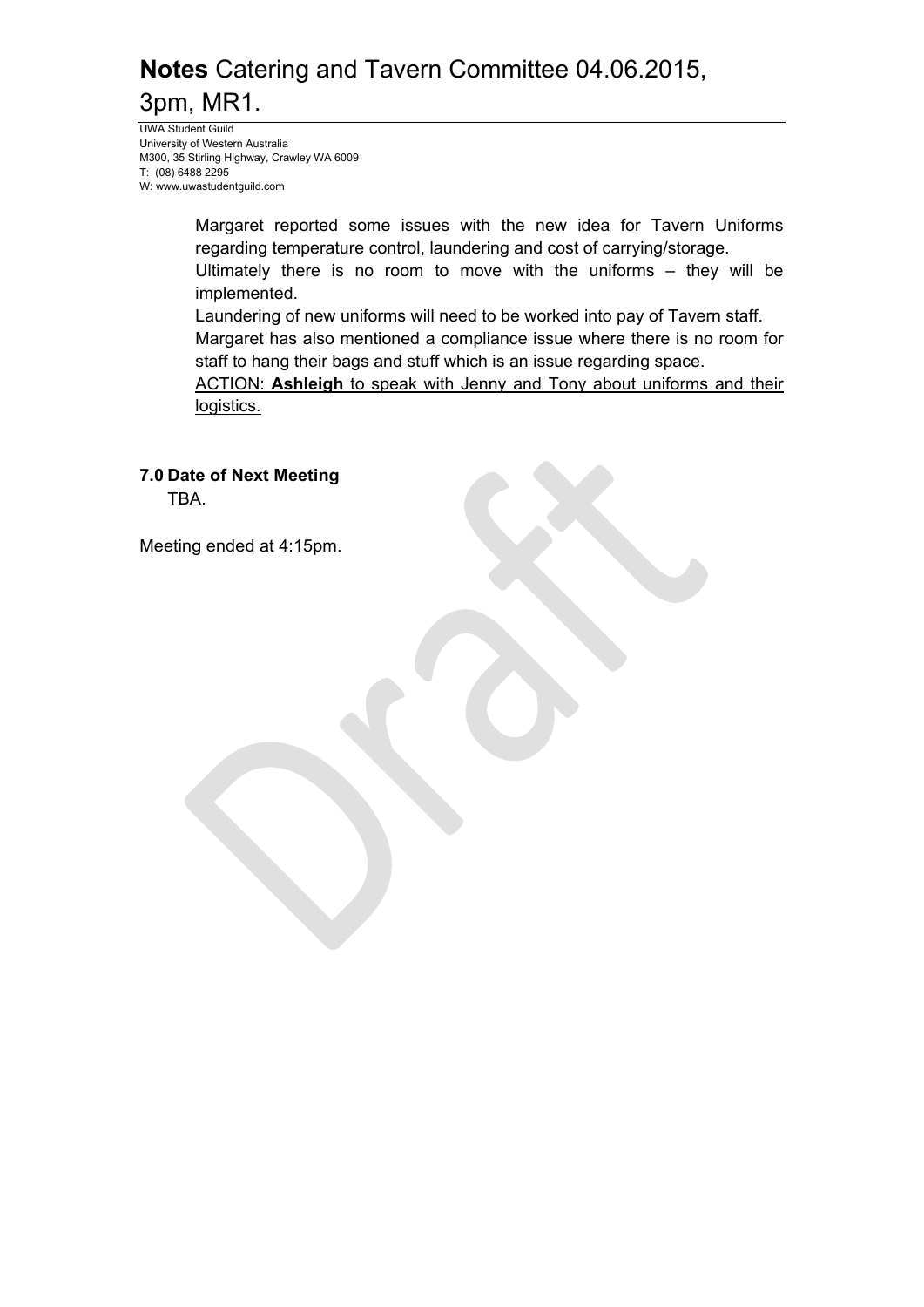UWA Student Guild University of Western Australia M300, 35 Stirling Highway, Crawley WA 6009 T: (08) 6488 2295 W: www.uwastudentguild.com

## **1.0 Attendance**

| Committee     | Ashleigh Kotula (Chairperson)           |
|---------------|-----------------------------------------|
|               | Liz O'Shea (President)                  |
|               | Isabella Wilson                         |
|               | Cam Payne *                             |
|               | Lara Bromfield *                        |
|               | Laura Wong **                           |
|               | Julian Bocking *                        |
|               | Dave Thompson **                        |
|               | *absent                                 |
|               | ** Apology                              |
| In attendance | Ken Saverimutto                         |
|               | Rodney Taylor, apology and on work call |
|               | Irene Conway, RDO                       |
|               | Hayden Greenham                         |
| Invitee       | Alex Pond                               |

Ashleigh opened the meeting acknowledging the owners of the land and thanking the members for their attendance.

She informed the committee that Dave Thompson has resigned from the committee and resignation was accepted

#### **2.0 Minutes of previous meeting – 16.07.2015**

Minutes were proposed by Chairperson and carried.

#### **3.0 Business Completed Via Circular**

None

#### **4 COMMITTEE BUSINESS**

4.1 Updates on Action Items from previous meeting:

#### *Hot Water – Service and Delivery*

Still work in progress. Details of cost of cups sent to Alex. Action: Alex and Rodney to work together on the new Hot Water signs.

*Completion of works at Hackett and purchase of crockery and cutlery*

Capital works completed except carpet to entrance. This is under Campus Management. Purchase of crockery and cutlery completed and in use. Action: Item completed.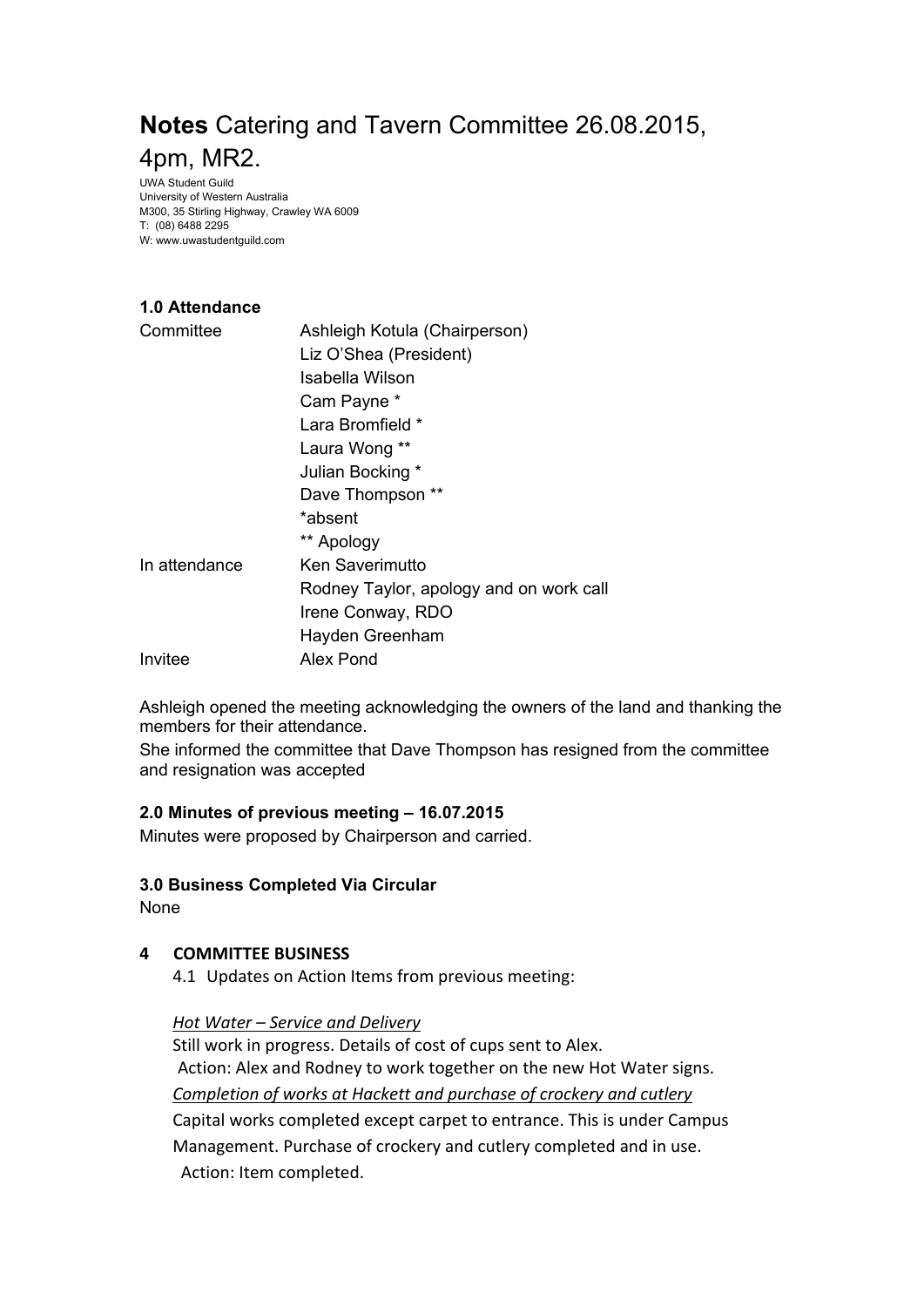UWA Student Guild University of Western Australia M300, 35 Stirling Highway, Crawley WA 6009 T: (08) 6488 2295 W: www.uwastudentguild.com

#### *Rewards cards for coffee and dine in meals*

250 cards and a corresponding rubber stamp to be designed and procured for use exclusively at Hackett café.

 Action: Alex to organise the printing of cards just for Hackett and the purchase of a new stamp

### *Purchase of audio system for Hackett and other outs*

Thought differed to next year budget. Carry forward to next year Committee.

Action: Completed. Note in hand over notes.

#### *Pancakes in outlets and extended trading in Refectory*

Reported pancakes introduced in all outlets and selling.

The Refectory now remains open till 5pm after closure of the service counters at 3.30pm except the Coffee Stop. The  $1<sup>st</sup>$  fortnight of the trial recorded very little, 4 or 5 person use of the area. Trial to be continued and details reported at next meeting.

 Action: Alex to work on promoting the availability of pancakes in cafes and also get media to announce the availability of the Refectory till 5pm. Ashleigh to instruct the clubs through Nevin about locations that can and cannot be used

### *Listing of EOI of mobile vendors and selection for 2nd semester*

The requested details were received and circulated to the members by Ashleigh. Ashleigh reported she had very low response to her note. Further in view of the complication of vendors on campus and other cross discussions in progress the following vendors were noted for the  $2<sup>nd</sup>$  semester. They were - Pizza, Jumplings, Anton's Bratwurst and George's Kebabs.

Action: Any changes to composition of vendors to be reported.

### *Sale of seafood salad and logistics*

Reported salads now pre‐packed and stored in the open fridge for sales. Sales numbers were very small and solution accepted.

Action: Completed.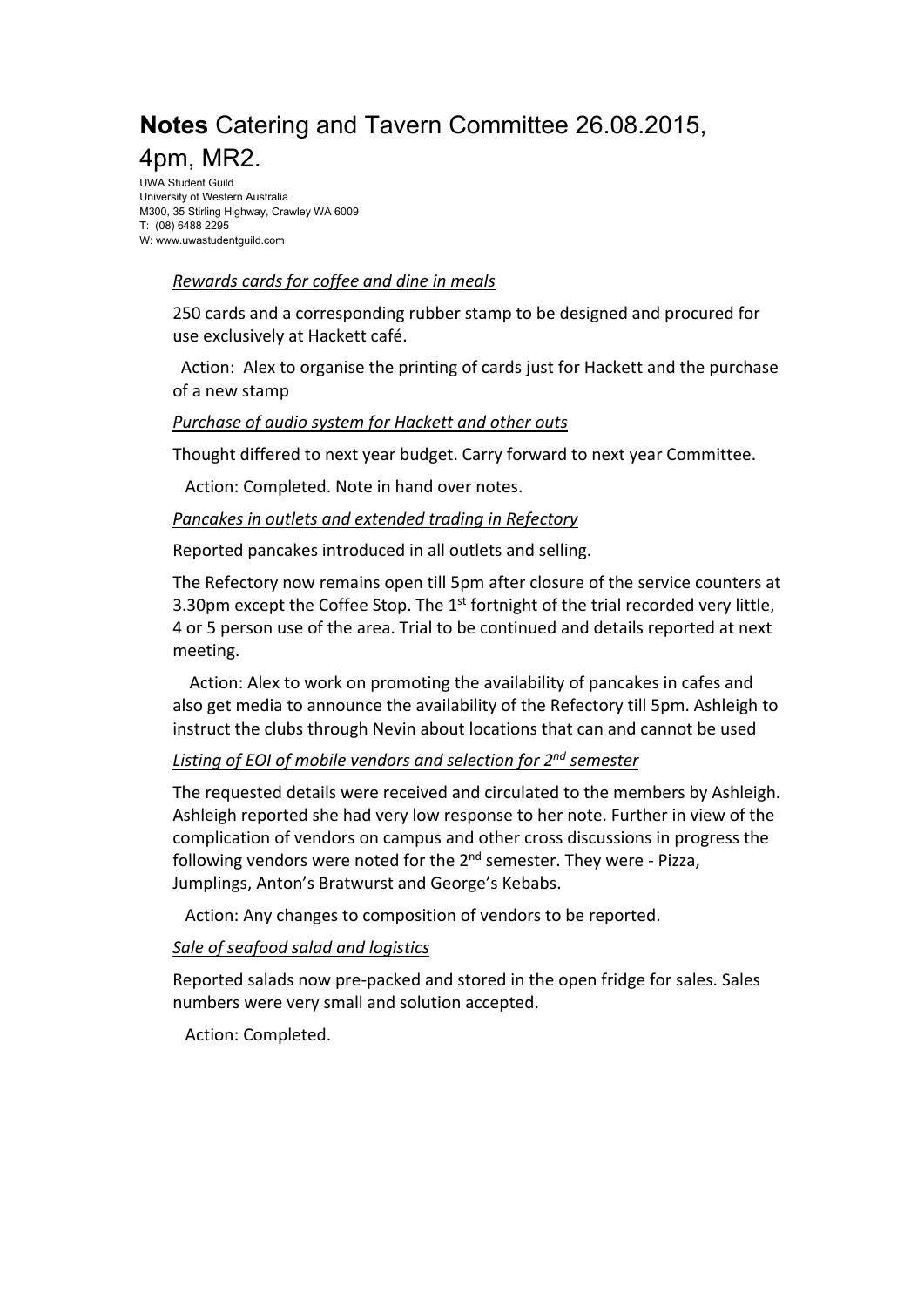UWA Student Guild University of Western Australia M300, 35 Stirling Highway, Crawley WA 6009 T: (08) 6488 2295 W: www.uwastudentguild.com

4.2 Admin matters and accounting results for July

Catering - Ken reported the accounts revealed a deficit \$54K v budgeted deficit of \$26K. The budget included income of \$10K from Subway/Boost which will not be forthcoming for some time. Hence if budget is adjusted it would read as a deficit of \$36K. The other deviation of \$18K was explained by lower than budgeted sales of \$45K (\$215K v \$260K)

Tavern – The tavern numbers were deficit of \$33K v \$17K. Majority of the deviation was attributed to the termination (sick leave entitlement) payment to ceasing Tavern Manager.

- 4.3 Catering Social Media Campaign (Izzy) Noted and Izzy to liaise with Media and IT staff. Action – Izzy to report progressively.
- 4.4 Halal Update

Lizzy reported details of a meeting with MSA representatives about Halal foods on campus. Firstly, dedicated microwaves to be removed or not highlighted due the animosity and or perceived friction between the students and the Muslim community. Secondly, Guild/Ken to provide Lizzy with Halal certificates and lists of products so that she could forward them to MSA representatives. It has now transpired if the Guild can evidence the meats used by the suppliers of foods is Halal and the possibility of cross contamination is low it might meet the objectives of the MSA. Further MSA representatives have requested time for them to decide on a course of action that is amicably suitable.

Action – Update from Lizzy and Ken

4.5 Tavern General Updates (Hayden, Alex)

Alex confirmed all furniture received and Hayden confirmed they are in situ and operationally effective.

The fence design is still with the UWA Architecture Faculty and the students (led by Kale Knight) are interacting to get it to tender stage. At present it appears to be a end of semester/holiday project.

Action – Alex/Hayden to report on progress and update

4.6 General Brainstorm for Refectory Future (Lizzy, Ashleigh)

Noted the arrival of Subway and Boost in the near future in the Refectory precincts. General discussion on the mobile vendors and their impacts and dilution of sales and decreases in profits took place.

Action – Noted for hand over notes and take into consideration for budget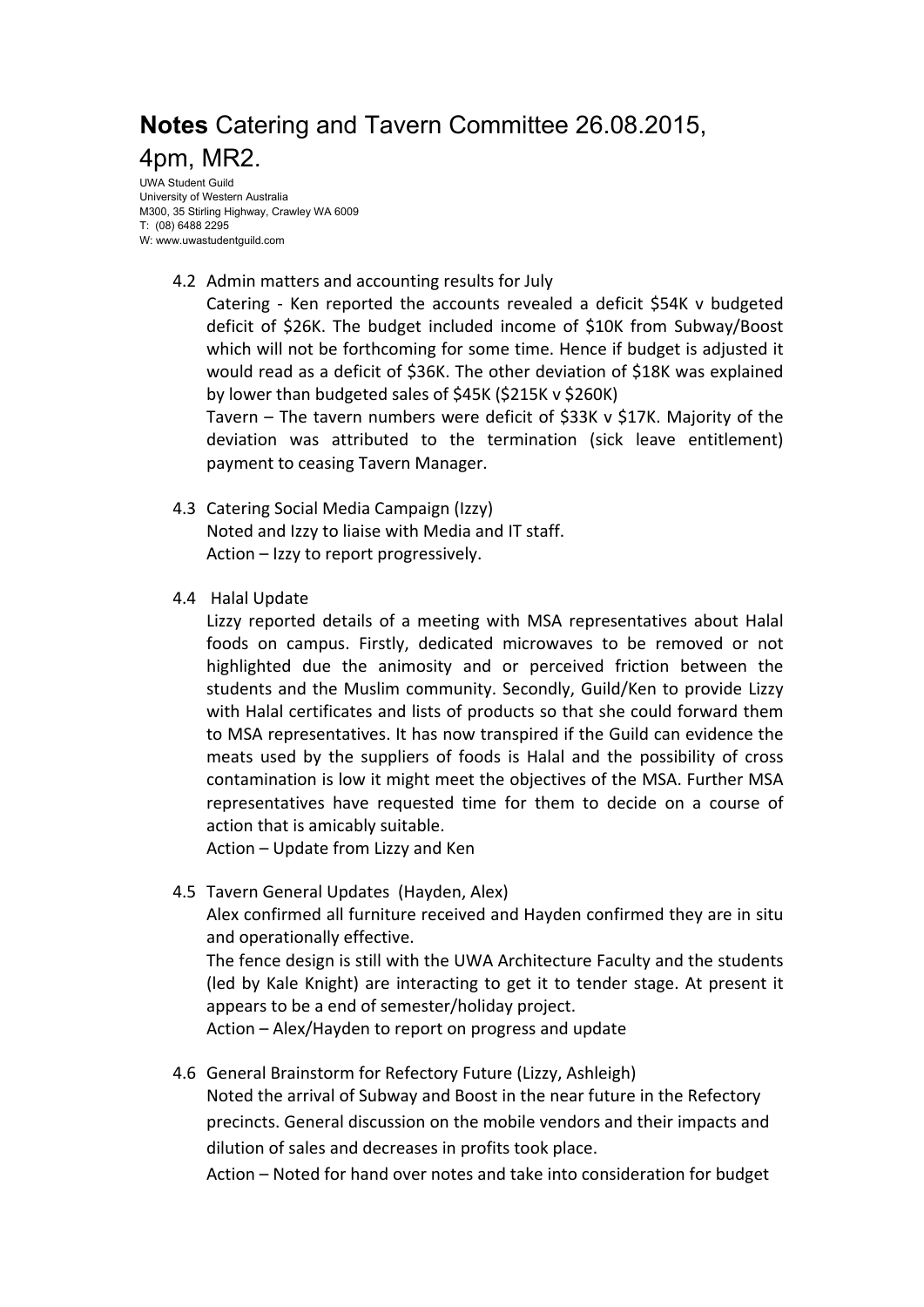UWA Student Guild University of Western Australia M300, 35 Stirling Highway, Crawley WA 6009 T: (08) 6488 2295 W: www.uwastudentguild.com

2016.

4.7 General Brainstorm for Nedlands Cost Control (Lizzy, Ashleigh)

Not much of news from University about future of Nedlands precincts. The investment to upgrade and meet compliance requirements of City of Nedlands has uplifted the café but without corresponding improvement in patronage. Finish off with addition to gardens or greening off of the café to be done.

#### 4.8 General

1. Hackett Café

Alex reported some 2 chairs were short in Hackett café. Further the light fittings were either switched off or left on the floor. (Since the meeting Rodney has instructed staff to ensure on every round of half hour cleaning to ensure the lights are switched on and back on tables)

2. Ice Coffee

Ashleigh reported some uniformity would be ideal for ice coffee. She

 Suggested baristas in all cafes be instructed/trained and use 2 shots of coffee. 3. Vegan Pies

 Apparently the acceptance of vegan pies very high and a request was made to Stock all cafes with those pies and present a visual of it. Not to leave a single Pie on the shelf and an impression of 'sold out'.

4. Steamed Vegetables as in Hackett Café at Guild Village A request to trial it out was made just for one week as a promotion was Made.

#### **5.0 Motions on Notice -** None

#### **6.0 Other Business -** None

#### **7.0 Date of Next Meeting - TBA**

All committee members need to send screenshots of their timetables to Ashleigh so that a new meeting time can be established for Semester 2.

Meeting ended at 4:50pm.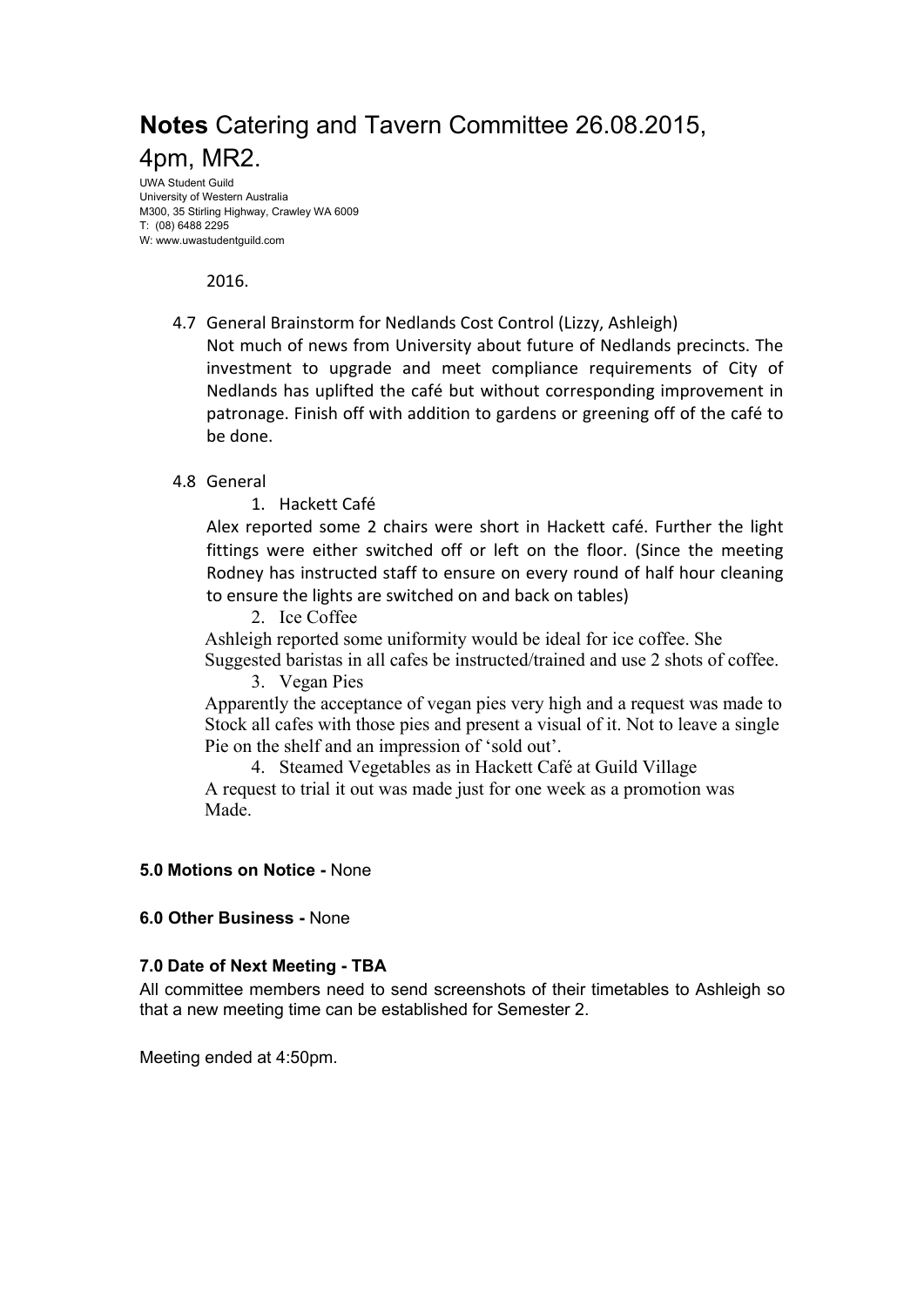UWA Student Guild University of Western Australia M300, 35 Stirling Highway, Crawley WA 6009 T: (08) 6488 2295 W: www.uwastudentguild.com

## **1.0 Attendance**

| Committee     | Ashleigh Kotula (Chairperson) |
|---------------|-------------------------------|
|               | Liz O'Shea (President)        |
|               | Isabella Wilson**             |
|               | Cam Payne                     |
|               | Laura Wong **                 |
|               | Julian Bocking                |
|               | * Absent                      |
|               | ** Apology                    |
| In attendance | Ken Saverimutto               |
|               | Rodney Taylor                 |
|               | <b>Irene Conway</b>           |
|               | Hayden Greenham               |
| Invitee       | Alex Pond **                  |
|               | Tony Goodman                  |

Ashleigh opened the meeting acknowledging the owners of the land and thanking the members for their attendance.

#### **2.0 Minutes of previous meeting – 26.08.2015**

Minutes were proposed by Chairperson and carried.

#### **3.0 Business Completed Via Circular**

None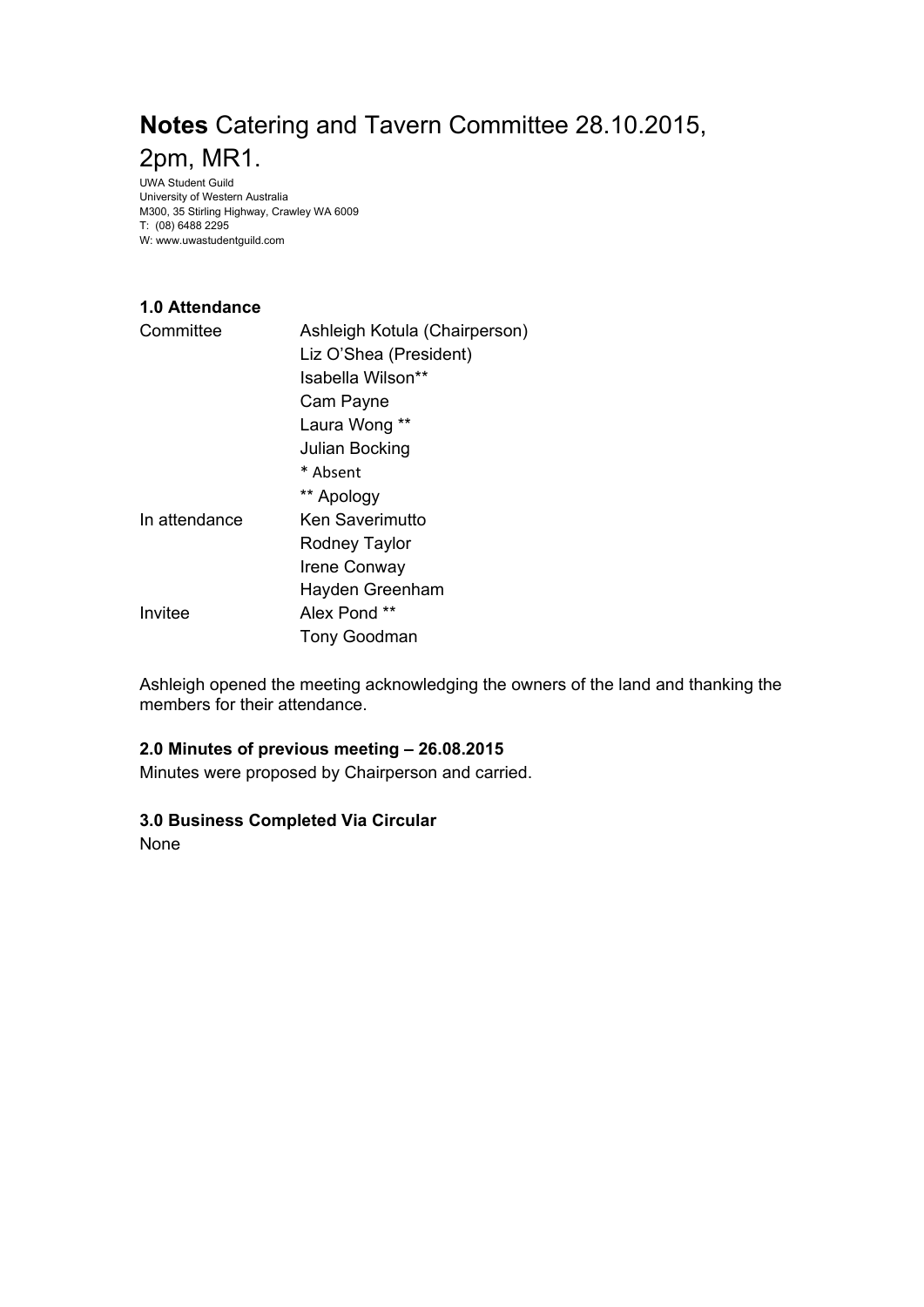UWA Student Guild University of Western Australia M300, 35 Stirling Highway, Crawley WA 6009 T: (08) 6488 2295 W: www.uwastudentguild.com

#### **4 COMMITTEE BUSINESS**

- 4.1 Updates on Action Items from previous meeting None
- 4.2 Admin matters and accounting results for July Catering - Ken reported the accounts revealed a cumulative surplus of \$299K v budget of \$302K. The budget included income of \$30K from Subway/Boost which will not be forthcoming to the period September. Tavern – The tavern numbers were deficit of \$54K v \$40K surplus. For the month it had recorded a surplus of \$11K. Majority of the deviation was attributed to the termination (sick leave entitlement) payment to ceasing Tavern Manager.
- 4.3 Catering Social Media Campaign (Izzy) Noted and Ashleigh to discuss with Izzy.
- 4.4 Coffee Cards

Rodney and Irene presented a sample of cards previously used with a stamp. The committee approved the use for the month of November at Hackett.

4.5 Vegan Pies

In response to Ashleigh's comments Rodney reported the cafes were well stocked and supervisors have been instructed to keep the stocks on display rather than be satisfied with 'sold out' during trading.

4.6 Guild Village – Vegetables

Rodney reported it was not possible to have had the vegetables across from Hackett. It involved foodsafe and worksafe issues. However in the planning for 2016 it has been noted to have vegetable options at Guild Village café. Further the packaging has been changed to include vegetables with hot meals.

4.7 Halal Update

Ken and Rodney reported they have concluded meeting with the representatives from Mosque. A proposal has been received by Jenny Ophel and she had presented the reported to the President and it has been approved for acceptance. A meeting with Tony and Lizzy has been scheduled for Friday 30.10 to further discuss the matter and seek clarification and directions